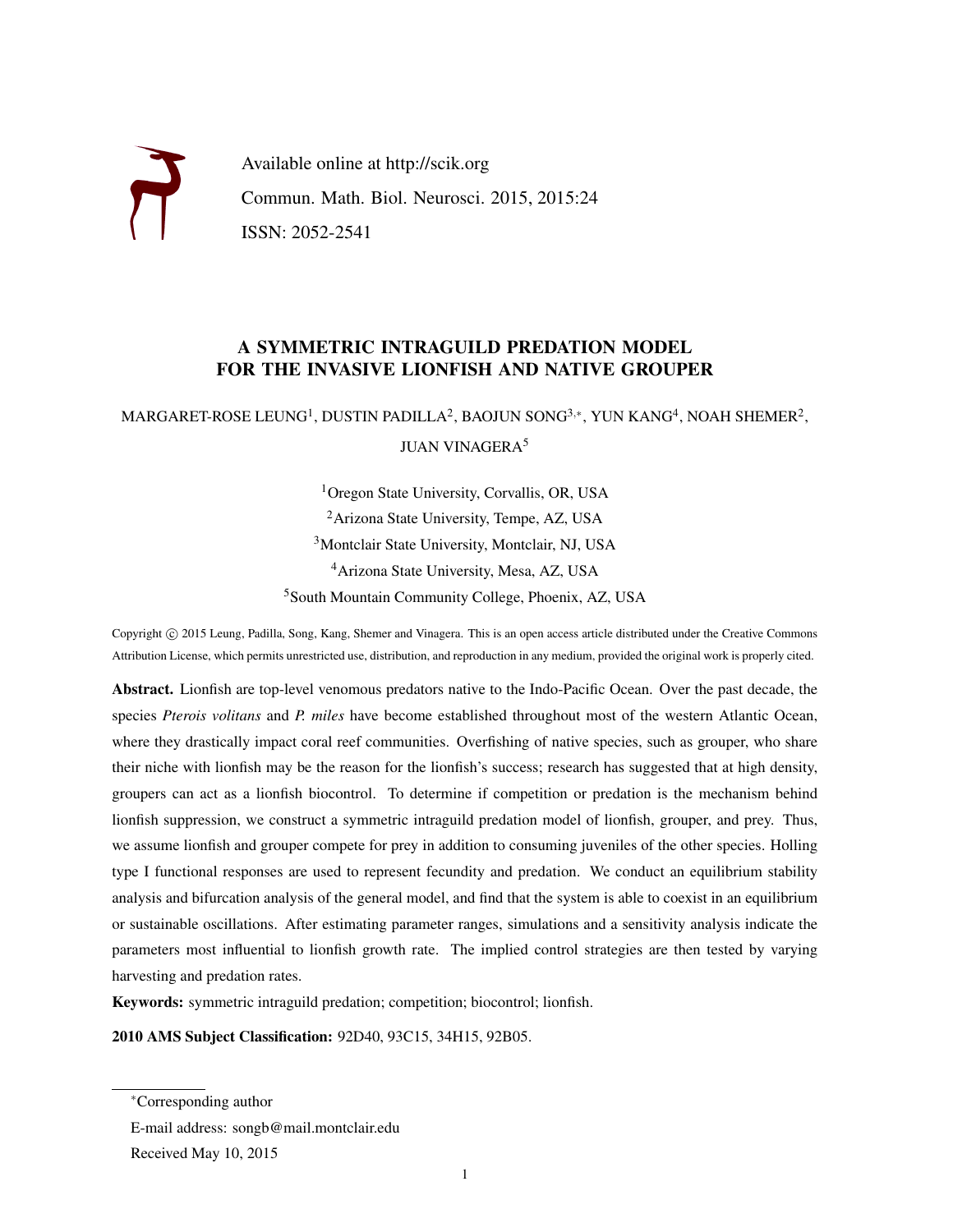#### 1. Introduction

Two species of lionfish, the red lionfish (*Pterois volitans*) and the devil firefish (*P. miles*), are invasive to the western Atlantic Ocean and Caribbean. Both are native to the Indo-Pacific, with *P. volitans* occupying the Indian Ocean and *P. miles* occupying the western Pacific and eastern Indian Ocean. The first Atlantic lionfish were reported in 1985 off the eastern coast of southern Florida [21], presumably originating from aquarium releases [24, 32]. Since then, the populations have rapidly colonized the western coast of the United States, the Caribbean, and are spreading into the Gulf of Mexico [1]. Genetic analysis has shown a strong founder effect in Atlantic lionfish populations, i.e. low genetic diversity, and suggest a minimum of three female *P. volitans* and one female *P. miles* initiated the invasion [13].

*P. volitans* and *P. miles* are physically similar and were once considered a single species. Schultz (1986) first distinguished them as separate species based on physical characteristics including number of pectoral and anal fin rays, length of pectoral fins, and size of markings [34]. It is not known if hybridization occurs, but no differences in their reproductive biology have been found [23] and where their ranges overlap, their distinguishing meristics may be shared and differentiation requires DNA analysis [13]. Furthermore, 93% of the lionfish in the Atlantic are *P. volitans* [13], making small differences negligible. Therefore, we consider both species to be functionally identical and refer to them collectively as "lionfish".

In their native ecosystems, lionfish play a comparatively minor role [2] and are solitary [10]. They have been observed hiding in the reefs instead of swimming in open water; this may be due to limited resources and increased mortality [12]. Their reported densities range from 80 fish/ha in the Red Sea [11] to 2.2 fish/ha in Palau [12]. However, they are flourishing in their invaded habitat, where densities of up to 450 fish/ha have been recorded [24]. Native prey species do not recognize the lionfish as a predator, while most predator species do not recognize the lionfish as prey. Lionfish are also able to fill the ecological niche left vacant by overfishing of competing species in the snapper-grouper complex (snappers, groupers, porgies, triggerfish, jacks, tilefishes, grunts, spadefishes, wrasses, and sea basses) [24]. Since lionfish evolved as part of the Indo-Pacific ecosystem, we suspect competing species, even if overfished, may be better adapted to stabilize their populations.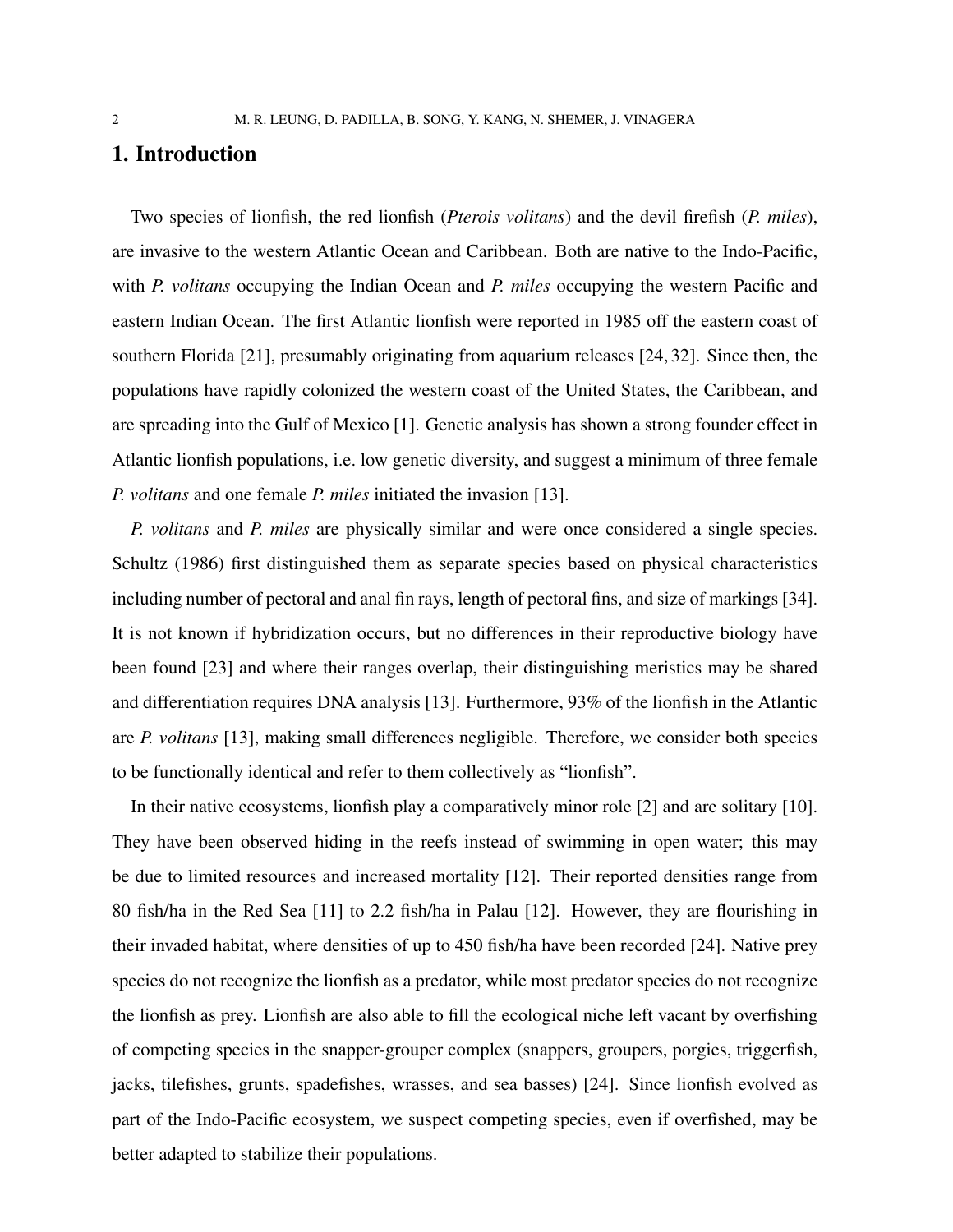Lionfish spread is accomplished through dispersal in the egg and larval stages by water current; water depth, salinity, and temperature have little influence, although survival is limited by these factors [15]. Adult lionfish are stationary and territorial [10].

Cowen *et al.* [9] developed a connectivity model for damselfish in the Caribbean which has been shown to be applicable to lionfish dispersal patterns [24]. They have spread northwards up the eastern coast of the US and southwards to the Bahamas and Caribbean and are migrating west into the Gulf of Mexico. In the worst-case scenario, lionfish spread will be limited only by the (current) minimum survivable temperature of  $10<sup>°</sup>$  C [18]. The spatial spread has been modeled in more detail by Johnston and Purkis (2011) [15] who developed a computational GIS, cellular automata model for the lionfish invasion, using publicly-available data on lionfish sightings around the western Atlantic.

Lionfish control has been limited to harvest. Several mathematical models have been developed to study the potential efficacy of harvesting. Morris *et al.* (2011) [22] developed a Leslie matrix model of lionfish populations, divided between larvae, juveniles, and adults. Elasticity analysis showed lionfish growth rate was most sensitive to adult and juvenile survival parameters, and it was found that 27% of adult lionfish would need to be removed monthly; as expected, additional harvesting of juveniles would reduce this percentage. Barbour *et al.* (2011) [4] used an age-structured fishery model to determine an annual harvest between 35 and 65% is required to overfish the population, although this was highly dependent on the size of lionfish associated with 50% harvest vulnerability.

Lionfish are generalist consumers [2, 8] and prey proportions reflect local abundance [28]. Their diet comprises mostly teleost fish, but also crustaceans and a small percentage of mollusks [21, 28]. Lionfish are known to consume economically-important species including Nassau grouper and yellowtail snapper, although in low frequency [21].

In their native habitat, cornetfish have been recorded as consumers of lionfish [6], but in the Atlantic, lionfish are not thought to have many natural predators, although a wounded lionfish is known to have been consumed by a green moray eel [16]. Lionfish lay their eggs in mucous sacks containing up to 20,696 eggs [20], which are thought to be repulsive to predators [25].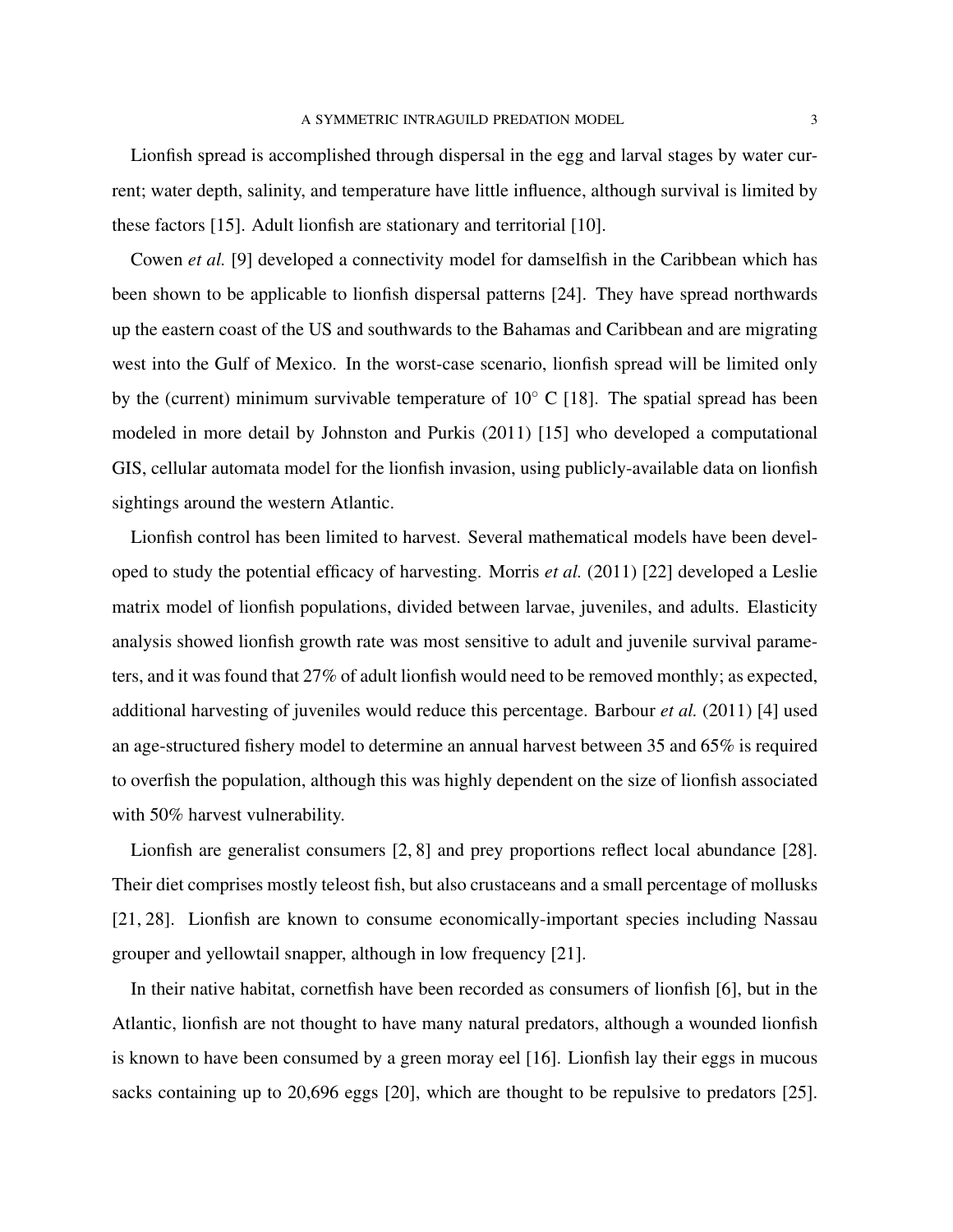Furthermore, predators typically avoid lionfish, who do not display a flight response when confronted with potential predators [20, 31], but spread their pectoral fins to increase their apparent size [20]. When large serranids were offered both lionfish and pinfish prey, only 7.6% of trials resulted in a consumed lionfish, whereas 75% resulted in a consumed pinfish [20]. Cannibalism has also been suggested as a cause of mortality [11], although it is primarily documented in aquarium fish and its occurrence in the wild is unknown [20].

Although the rates of grouper–lionfish consumption may be small, grouper at high density have been shown to suppress lionfish populations [12, 27]. Although competition for resources might be the mechanism behind this, Mumby *et al.* suggest that predation is more likely, since grouper are known to have consumed lionfish [19,20], the larger grouper likely consumes larger prey than most lionfish, and grouper generally exhibit predatory responses towards smaller predators [27].

Based on this research, we conclude that interspecific interactions play a substantial role in the outcome of the ecosystems invaded by lionfish. We consider two cases: no direct predation between lionfish and grouper but competition for shared prey, and the additional effect of grouper predation on lionfish and lionfish on grouper. The latter is an example of symmetric intraguild predation (IGP).

Polis *et al.* (1989) [30] defined intraguild predation as predation occurring between members of the same "guild", or community of species that exploit the same resources. The authors classified IGP into four main types, depending on the direction of predation (symmetric or asymmetric) and age structure of the population (important or relatively unimportant). Holt and Polis (1997) [14] analyzed several models of asymmetric IGP, where the IGprey species depends on the resource, and the IGpredator species depends on both IGprey and resource.

The outline of this paper is as follows. In Section 2, we develop a three-species symmetric IGP model with two predators: lionfish and grouper. These species compete for the resource species, as well as predate directly on each other. Our model analysis is in Section 3, where we first nondimensionalize the model to simplify its structure and reduce the number of parameters, and then conduct an equilibrium existence, stability analysis, and bifurcation analysis.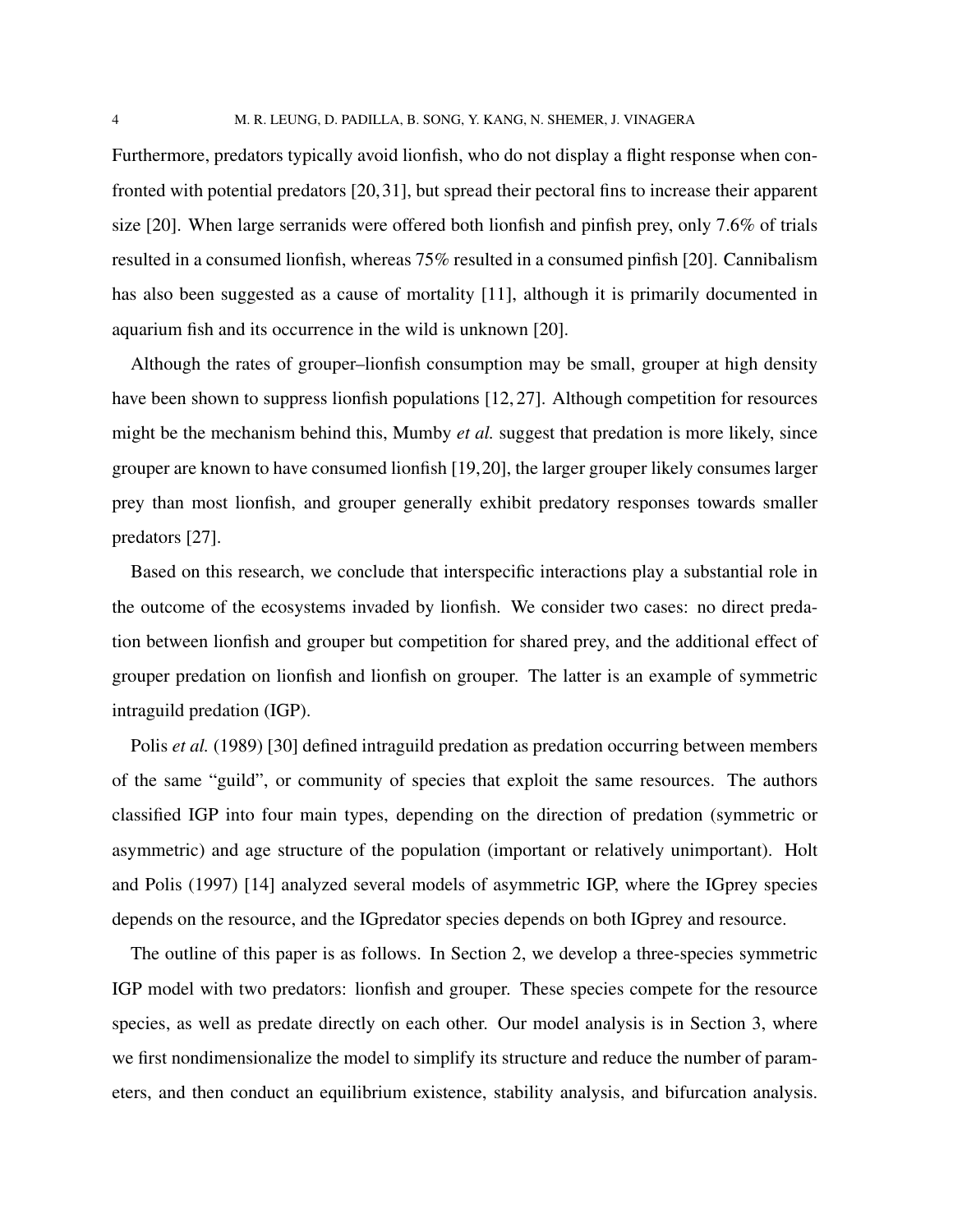Simulation results are given in Section 4 and the sensitivity analysis is presented in Section 5. Our discussion is found in Section 6 and concluding remarks in Section 7.

# 2. Model description

The general model is a system of three ODEs describing the populations of two predator species ( $P_1$  and  $P_2$ ) and a shared resource/prey species ( $R$ ). Following Polis *et al.* (1989) [30], we assume symmetric intraguild predation (IGP) occurs between the predators. We do not assume equal strength of interaction on each species. "Lionfish" are defined as the *P. volitans/miles* complex, "grouper" are defined as members of the family *Serranidae*, and "prey" is defined as the collection of other species consumed by both.

In this general model, we do not explicitly model the age or size structure of any population. Thus, we have three variables representing the densities of each species over time. A diagram of the interactions in our system is given in Figure 1. We define "removal" as deaths due to natural causes or to human harvesting.



FIGURE 1. Conceptual model of general three-population model with symmetric intraguild predation. Solid lines represent predation dynamics (with arrows pointing towards prey); dotted loops represent fecundity and dotted lines represent mortality (natural deaths and harvesting).

As the analysis of this type of model is novel, we use the simplest functional response, Holling type I. This implies predator consumption increases at a linear rate with increasing prey density: handling time is negligible, search time is inversely proportional to prey density,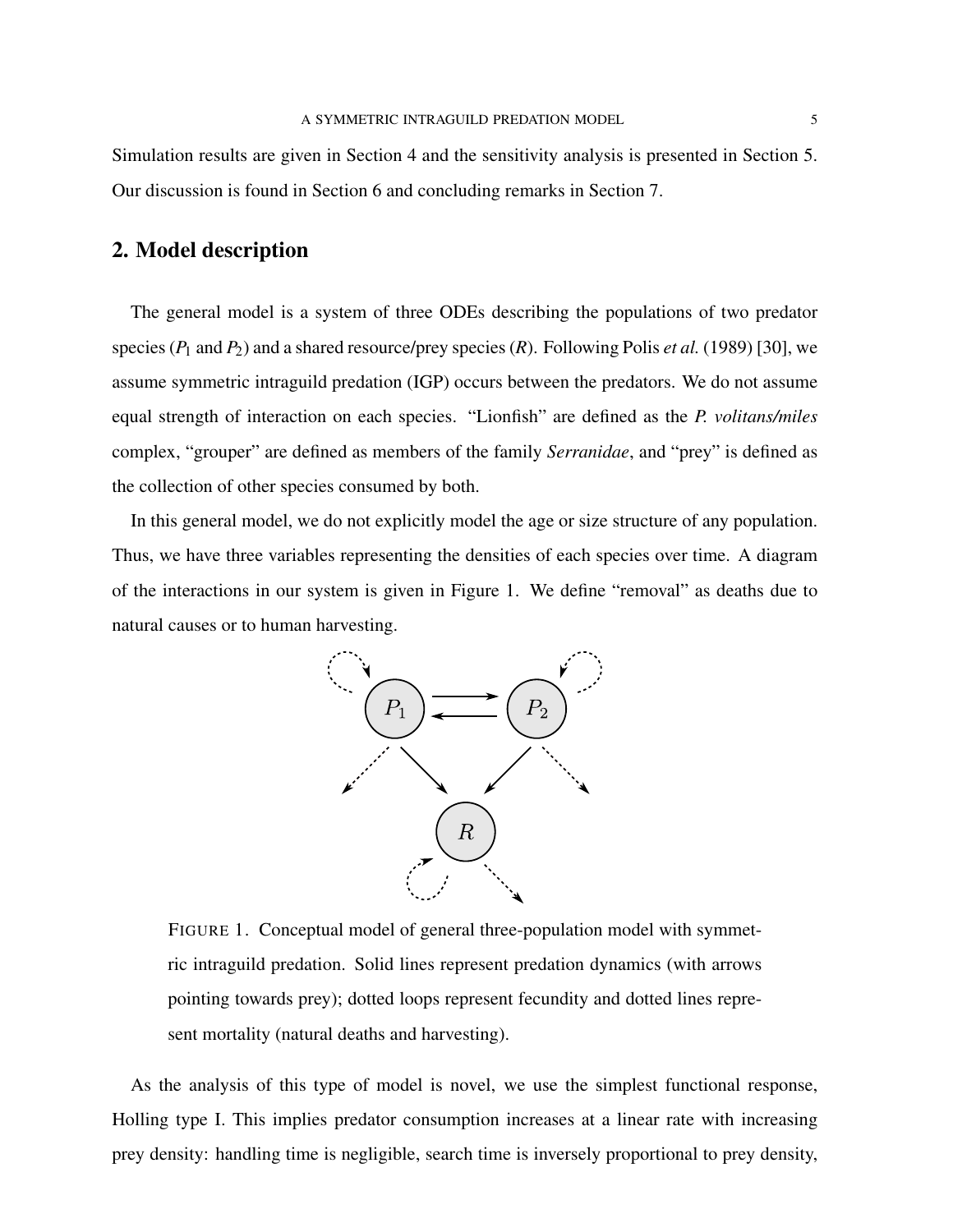and predators do not satiate. Density-independent predation rates are suitable for recentlyintroduced populations, whereas more established population would be better modeled with density-dependence [4].

In addition, the structure of this model implies that all members of the same class (lionfish, groupers, or prey) are the same size and are physiologically and behaviorally equivalent, with no differences in resource consumption and processing.

The equations in our model are

(1a) 
$$
P'_1 = P_1 [c_1 (a_1 R + b_1 m_2 P_2) - b_2 P_2 - d_1],
$$

(1b) 
$$
P_2' = P_2 [c_2 (a_2 R + b_2 m_1 P_1) - b_1 P_1 - d_2],
$$

(1c) 
$$
R' = R \left[ r \left( 1 - \frac{R}{K} \right) - a_1 P_1 - a_2 P_2 \right].
$$

This is a system of three variables which deterministically gives the populations of each class at time  $t$ . The predators are  $P_1$  (corresponding to lionfish density) and  $P_2$  (grouper density). The prey/resource density is given by *R*.

The parameters in the model and their units and values for the lionfish–grouper system are given in Table 1. We assume predator *i* consumes the resource at a constant per capita rate  $a_i$ , and consumes the other predator at a similar rate  $b_i$ . Since the predators consumed may be larger than the resource, we introduce a mass scaling factor  $m_i$  which rescales the size of the predators consumed in terms of the size of the prey (e.g. if predator 1 consumes predator 2, which is twice as large as its usual prey, then  $m_2 = 2$ ). The total biomass consumed by predator *i* is then converted into predator *i* biomass by the constant *c<sup>i</sup>* .

Both predators suffer from a removal rate *d<sup>i</sup>* , which accounts for both natural mortality and harvesting. We account for prey mortality in their carrying capacity *K* and maximum per capita growth rate *r* and assume the prey species are not subject to harvesting.

Parameter values were obtained from the available literature on lionfish and grouper, with prey carrying capacity *K* derived from other parameters and assumed grouper–prey equilibrium populations. Details of the derivation are provided in Appendix A.

We close this section by noting that in the case that  $b_2 = 0$  (i.e.  $P_2$  does not prey on  $P_1$ ), our model (1) simplifies to the asymmetric Lotka-Volterra IGP model proposed by Holt and Polis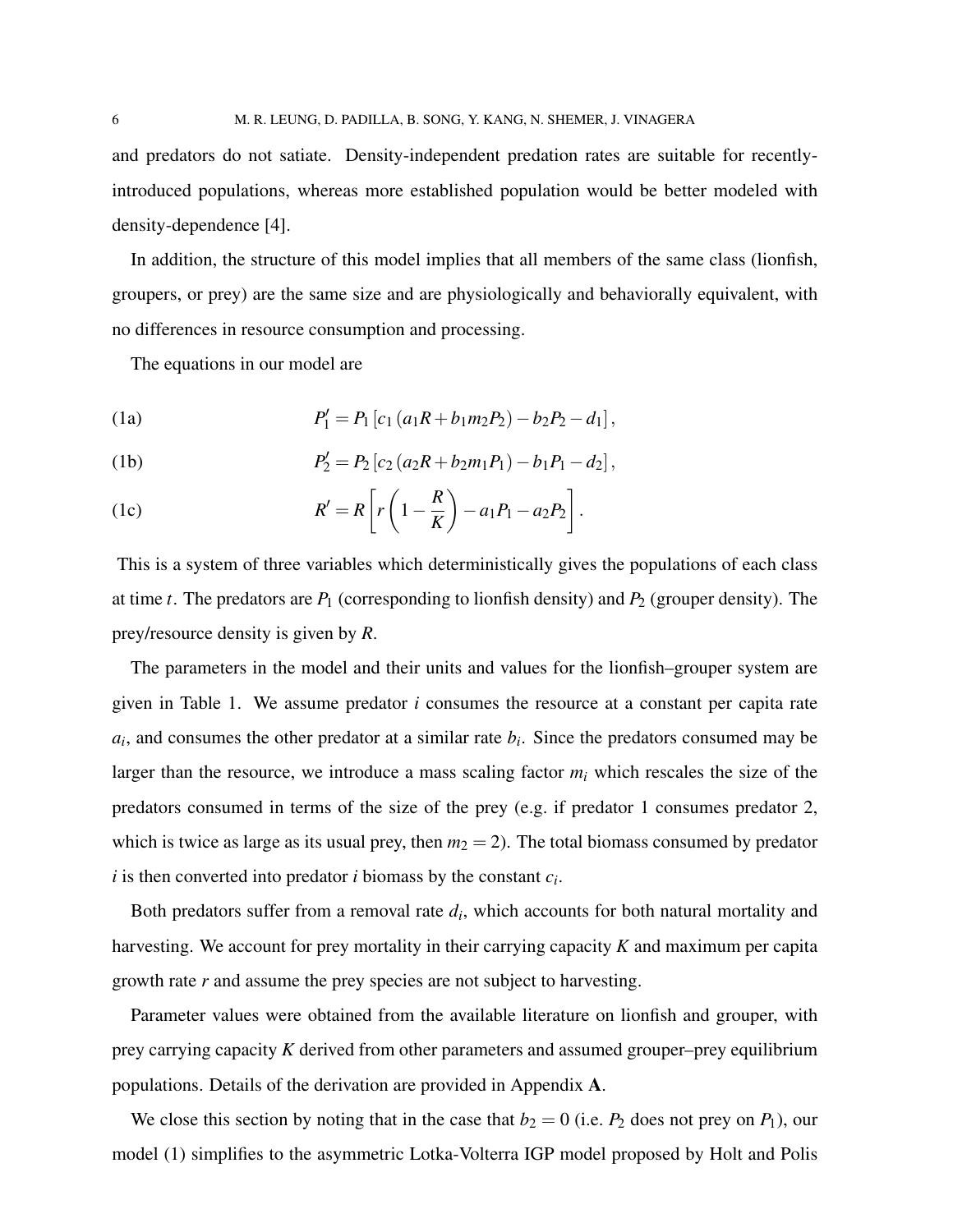TABLE 1. Parameter definitions, units, and values in our model. Ranges on  $d_1$ and  $d_2$  represent varying rates of harvesting from 0 to 0.5. Ranges on  $b_2$  signify uncertainty in our estimate as serranids may learn or be taught to consume lionfish [2].

| Parameter      |                                                                      | Units                         | Estimate                | Reference      |
|----------------|----------------------------------------------------------------------|-------------------------------|-------------------------|----------------|
| $a_1R$         | Per capita prey predation rate of $P_1$                              | $(P_1 \times yr)^{-1}$ 0.05   |                         | Estimated      |
| $b_1P_2$       | Per capita intraguild predation rate of $P_1$ $(P_1 \times yr)^{-1}$ |                               | 0.000897                | [20, 28]       |
| c <sub>1</sub> | Biomass conversion factor of $P_1$                                   | $P_1 \times R^{-1}$           | 0.02                    | Estimated      |
| $d_1$          | Removal rate of $P_1$                                                |                               | $yr^{-1}$ 0.22 - 0.72   | [4, 17]        |
| m <sub>1</sub> | Mass scaling factor of $P_1$                                         | $R \times P_1^{-1}$           | 110.625                 | [7, 8, 20, 28] |
| $a_2R$         | Per capita prey predation rate of $P_2$                              | $(P_2 \times \text{yr})^{-1}$ | 0.045                   | [5, 17]        |
| $b_2P_1$       | Per capita intraguild predation rate of $P_2$ $(P_2 \times yr)^{-1}$ |                               | $0.00269 - 0.00375$ [7] |                |
| c <sub>2</sub> | Biomass conversion factor of $P_2$                                   | $P_2 \times R^{-1}$           | 0.0175                  | [5, 17]        |
| $d_2$          | Removal rate of $P_2$                                                | $yr^{-1}$                     | $0.22 - 0.72$           | $[17]$         |
| m <sub>2</sub> | Mass scaling factor of $P_2$                                         | $R \times P_2^{-1}$           | 6.77                    | [8, 28, 33]    |
| $\mathfrak{r}$ | Maximum prey growth rate                                             | $yr^{-1}$                     | 0.447                   | $[5]$          |
| K              | Prey carrying capacity                                               | $\mathbb{R}^+$                | 1056                    | $[17]$         |

(1997) [14]. The IGpredator species consumes both prey and the IGprey species, which may consume only prey. Assuming Holling type I responses and logistic growth in the prey results in the system

$$
\frac{dP}{dt} = P(b'a'R + \beta \alpha N - m'),
$$
  
\n
$$
\frac{dN}{dt} = N(abR - m - \alpha P),
$$
  
\n
$$
\frac{dR}{dt} = R(r(1 - R/K) - aN - a'P),
$$

where the IGpredator  $P$  is  $P_1$ , the IGprey  $N$  is  $P_2$ , and  $R$  is the resource species. This implies the parameter substitutions

$$
a = a_2, a' = a_1, b = c_2, b' = c_1, m = d_2, m' = d_1, \alpha = b_1, \beta = c_1 m_2,
$$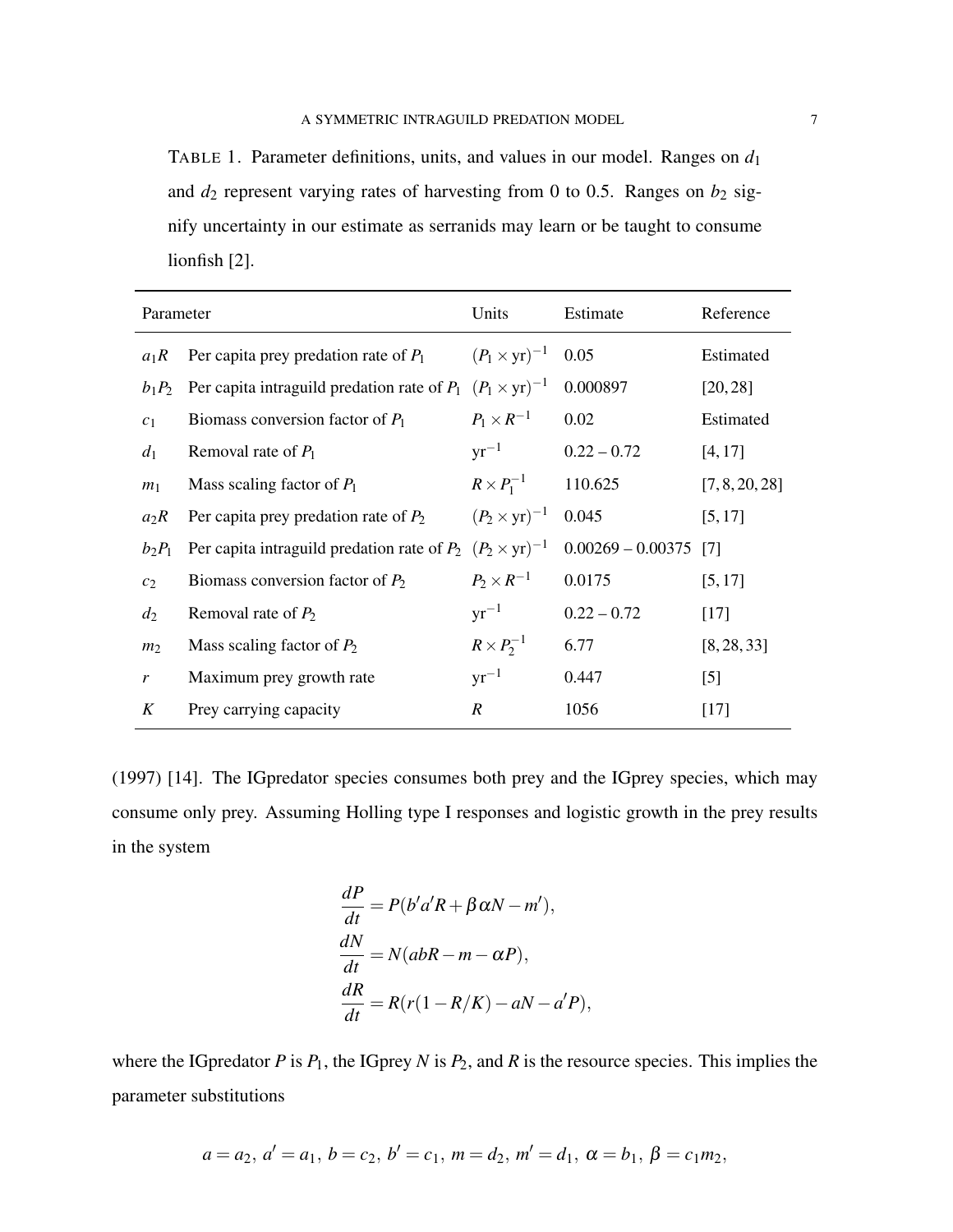where *r* and *K* represent the same quantities in the logistic growth of the prey.

This model has five equilibria: trivial, coexistence, prey-only, IGpredator and prey, and IGprey and prey. Holt and Polis summarize the biological requirements for their existence and stability, and discuss similarities and contradictions between these conditions. The coexistence equilibrium is found to exhibit limit cycles when unstable, with cycles of increasing magnitude farther away from the stability threshold. Thus, although coexistence is mathematically predicted, these oscillations would likely result in extinction of one or more species due to natural population fluctuations.

## 3. Model analysis

The analysis of the system (1) is greatly simplified by nondimensionalization. Let  $P_1 = \frac{r}{a}$  $\frac{r}{a_1}x$ ,  $P_2 = \frac{r}{a}$  $\frac{r}{a_2}$ y, *R* = *Kz*, and *t* =  $\frac{1}{r}$  $\frac{1}{r}$ τ. Then

$$
\frac{dx}{d\tau} = x \left[ \frac{c_1 a_1 K}{r} z + \left( \frac{c_1 b_1 m_2}{a_2} - \frac{b_2}{a_2} \right) y - \frac{d_1}{r} \right],
$$
  
\n
$$
\frac{dy}{d\tau} = y \left[ \frac{c_2 a_2 K}{r} z + \left( \frac{c_2 b_2 m_1}{a_1} - \frac{b_1}{a_1} \right) x - \frac{d_2}{r} \right],
$$
  
\n
$$
\frac{dz}{d\tau} = z [1 - x - y - z].
$$

The remaining parameters can be grouped into dimensionless nonnegative constants,

(2) 
$$
A_1 = \frac{c_1 a_1 K}{r}
$$
,  $A_2 = \frac{c_1 b_1 m_2}{a_2}$ ,  $A_3 = \frac{b_2}{a_2}$ ,  $A_4 = \frac{d_1}{r}$ ,  
\n $A_5 = \frac{c_2 a_2 K}{r}$ ,  $A_6 = \frac{c_2 b_2 m_1}{a_1}$ ,  $A_7 = \frac{b_1}{a_1}$ ,  $A_8 = \frac{d_2}{r}$ .

The parameters  $A_1$  and  $A_5$  represent the per capita increase in x and y respectively due to consumption of *z*, while  $A_2$  and  $A_6$  represent the same due to intraguild consumption of *y* and *x* respectively. Mortality for  $x$  and  $y$  is caused by IGP at per capita rates  $A_3$  and  $A_7$  respectively, and by natural death or harvesting at rates *A*<sup>4</sup> and *A*8.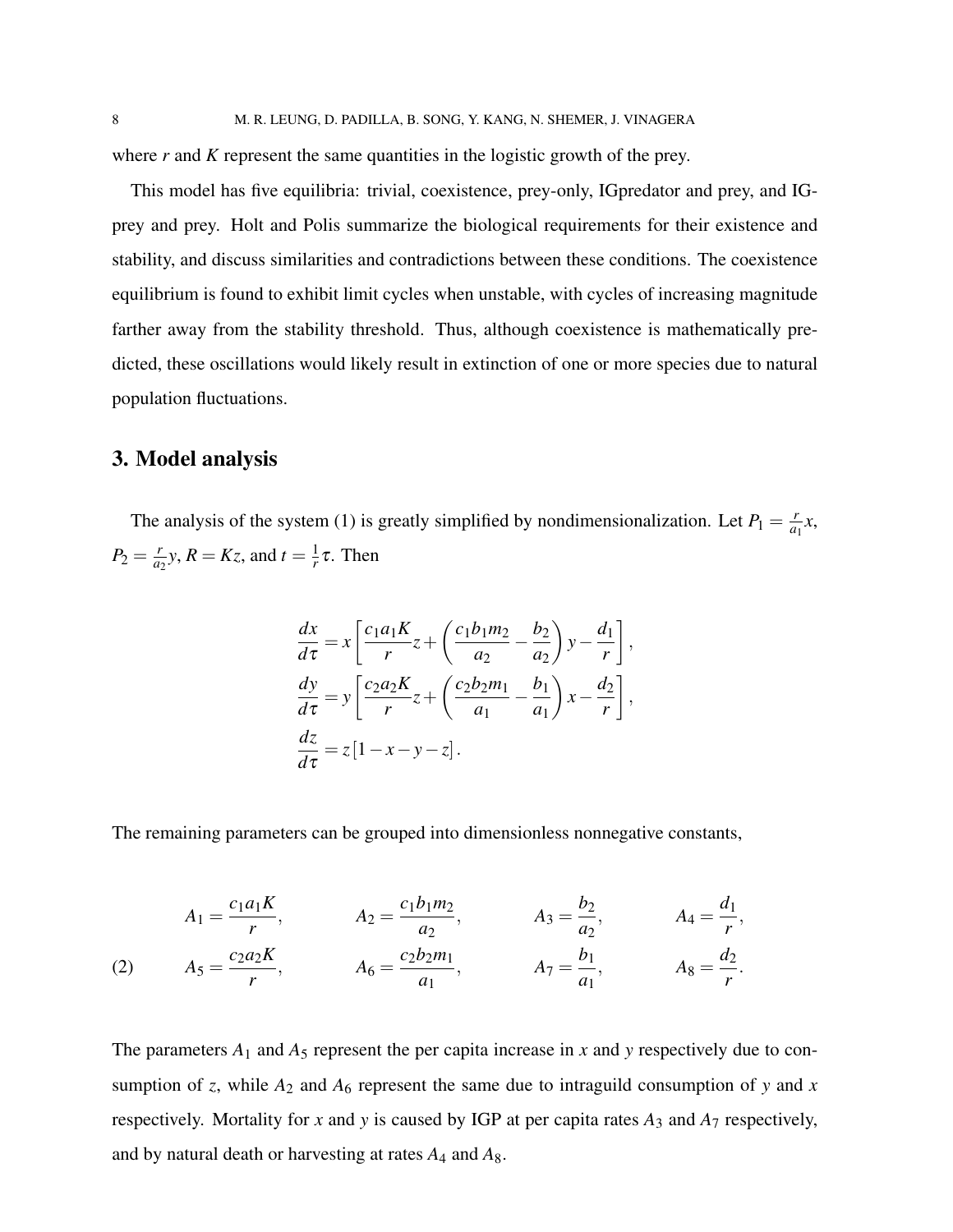This gives the dimensionless system

(3a) 
$$
\frac{dx}{d\tau} = x[A_1z + (A_2 - A_3)y - A_4],
$$

(3b) 
$$
\frac{dy}{d\tau} = y[A_5z + (A_6 - A_7)x - A_8],
$$

(3c) 
$$
\frac{dz}{d\tau} = z[1-x-y-z].
$$

As was determined for the asymmetric IGP model [14], the symmetric IGP system has five possible equilibria, denoted  $E_i = (x, y, z)$  for  $i = 0, 1, 2, 3, 4$ :

$$
E_0 = (0,0,0),
$$
  
\n
$$
E_1 = (0,0,1),
$$
  
\n
$$
E_2 = \left(1 - \frac{A_4}{A_1}, 0, \frac{A_4}{A_1}\right),
$$
  
\n
$$
E_3 = \left(0, 1 - \frac{A_8}{A_5}, \frac{A_8}{A_5}\right),
$$
  
\n
$$
E_4 = (x^*, y^*, z^*),
$$

where

(4a) 
$$
x^* := \frac{X}{D} = \frac{B_1(A_5 - A_8) + A_1A_8 - A_4A_5}{A_5B_1 + A_1B_2 - B_1B_2},
$$

(4b) 
$$
y^* := \frac{Y}{D} = \frac{B_2(A_1 - A_4) + A_4A_5 - A_1A_8}{A_5B_1 + A_1B_2 - B_1B_2},
$$

(4c) 
$$
z^* := \frac{Z}{D} = \frac{A_4B_2 + A_8B_1 - B_1B_2}{A_5B_1 + A_1B_2 - B_1B_2},
$$

and

$$
B_1 = A_2 - A_3
$$
 and  $B_2 = A_6 - A_7$ .

*B*<sup>1</sup> and *B*<sup>2</sup> represent the net benefit or loss caused by IGP on predators 1 and 2 respectively. A positive value indicates that the reproductive benefit of predation on the other species outweighs the mortality caused by predation by that species. A negative value indicates the converse.

In theory, symmetric IGP allows both predators to coexist in the absence of the prey species, since they can both feed on each other. However, this equilibrium,  $\left(\frac{A_8}{B_2}\right)$  $\frac{A_8}{B_2}, \frac{A_4}{B_1}$  $\left(\frac{A_4}{B_1},0\right)$ , only exists if  $B_1, B_2 > 0$ , which implies

(5) 
$$
(c_1m_2)(c_2m_1) > 1.
$$

The quantities in parentheses represent the conversion of grouper into lionfish and lionfish into grouper respectively. However, biomass conversion efficiency cannot be equal to or greater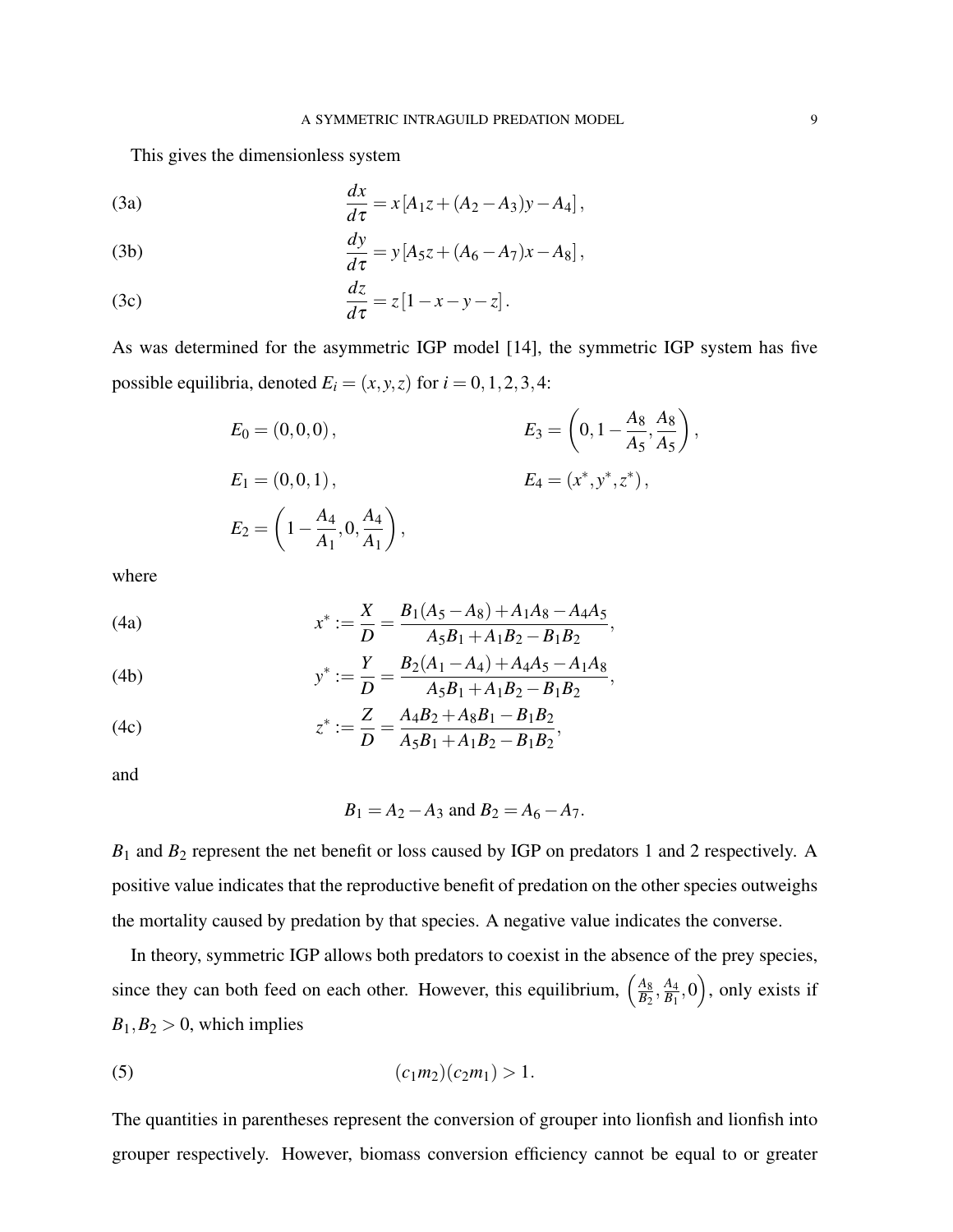than 1, as this would imply no waste in energy use and all energy devoted to reproduction. Therefore, it is biologically impossible for this inequality to be satisfied, and therefore, this equilibrium cannot exist.

In order to analyze the stability of the five equilibria, we determine the Jacobian of the rescaled system (3), which is

(6) 
$$
\mathscr{J}(x,y,z) := \begin{bmatrix} A_1z + B_1y - A_4 & B_1x & A_1x \\ B_2y & A_5z + B_2x - A_8 & A_5y \\ -z & -z & 1 - x - y - 2z \end{bmatrix}.
$$

We now begin a detailed feasibility and stability analysis of the five equilibria.

3.1. **Trivial Equilibrium.** The trivial equilibrium  $E_0 = (0,0,0)$  always exists. We evaluate the Jacobian (6) at the trivial equilibrium and obtain

$$
\mathscr{J}(E_0) = \begin{bmatrix} -A_4 & 0 & 0 \\ 0 & -A_8 & 0 \\ 0 & 0 & 1 \end{bmatrix},
$$

which has eigenvalues  $-A_4$ ,  $-A_8$  and 1. Since  $E_0$  has both negative and positive eigenvalues, it is a saddle point. However, when restricted to the invariant *xy* plane, both eigenvalues are negative, indicating stability.

Biologically, *E*<sup>0</sup> represents the extinction of all three classes; it is unstable because the prey is able thrive without the presence of predators.

3.2. **Prey Equilibrium.** Equilibrium  $E_1 = (0,0,1)$  is always feasible. The Jacobian at this equilibrium is

$$
\mathscr{J}(E_1) = \begin{bmatrix} A_1 - A_4 & 0 & 0 \\ 0 & A_5 - A_8 & 0 \\ -1 & -1 & -1 \end{bmatrix},
$$

which has eigenvalues  $A_1 - A_4$ ,  $A_5 - A_8$ , and  $-1$ . The third eigenvalue indicates stability with respect to perturbations in prey population, as is expected for logistic growth. Stability of this equilibrium depends on the first two eigenvalues, i.e. we must have  $A_1 < A_4$  and  $A_5 < A_8$ . In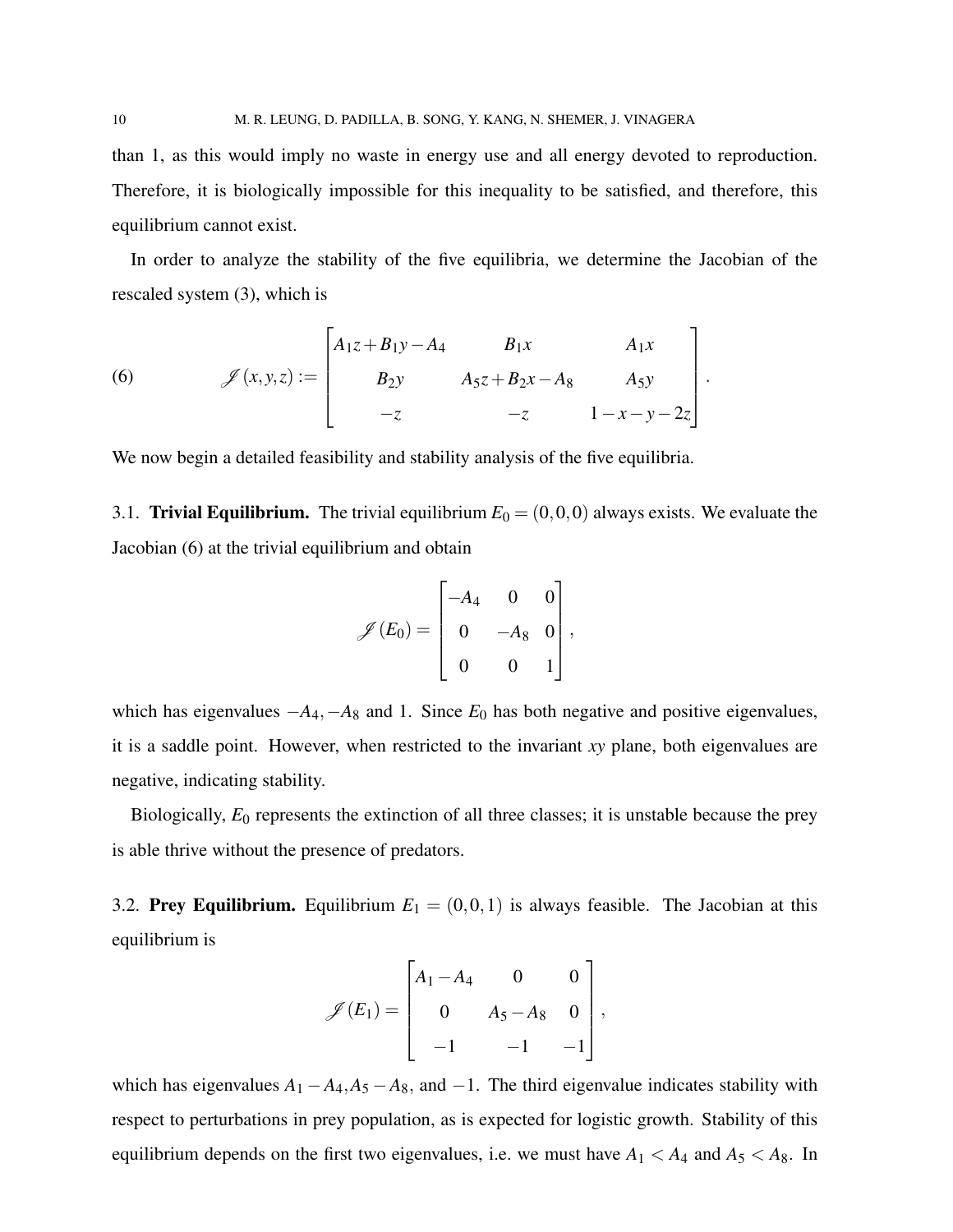terms of our original parameters (2), this is

$$
c_1a_1K < d_1 \text{ and } c_2a_2K < d_2.
$$

Biologically, this condition prevents either predator species from invading the equilibrium, since their death rate would exceed their maximum birth rate due to eating only prey.

3.3. **Predator 1 and Prey Equilibrium.** Equilibrium  $E_2 = \left(1 - \frac{A_4}{A_1}\right)$  $\frac{A_4}{A_1}, 0, \frac{A_4}{A_1}$ *A*1  $\Big)$  exists if  $A_1 > A_4$ , i.e.  $c_1a_1K > d_1$ . From Section 3.2, this indicates that Predator 1 would be able to invade the prey-only equilibrium *E*1, since its maximum growth rate due eating resource only would be larger than its death rate.

The Jacobian evaluated at this equilibrium is

$$
\mathscr{J}(E_2) = \begin{bmatrix} 0 & \frac{B_1(A_1 - A_4)}{A_1} & A_1 - A_4 \\ 0 & \frac{B_2(A_1 - A_4) + A_4A_5 - A_1A_8}{A_1} & 0 \\ -\frac{A_4}{A_1} & -\frac{A_4}{A_1} & -\frac{A_4}{A_1} \end{bmatrix},
$$

with eigenvalues

$$
-\frac{A_4 \pm \Delta_{E_2}}{2A_1}, \frac{B_2(A_1 - A_4) + A_4A_5 - A_1A_8}{A_1},
$$

where

$$
\Delta_{E_2} = \sqrt{A_4^2 - 4A_1A_4(A_1 - A_4)}.
$$

If this equilibrium exists, then  $A_1 - A_4 > 0$ , so  $A_4 > \Delta_{E_2}$ , assuring the first two eigenvalues have negative real part. Stability of this equilibrium depends on the third eigenvalue, which can be written as  $\frac{Y}{A_1}$ , where *Y* is defined as in (4b). This is negative if

$$
(7) \t\t Y < 0.
$$

To derive a biological interpretation of (7), we rewrite it in terms of the original parameters to obtain the stability condition

$$
\left(\frac{c_1a_1K-d_1}{r}\right)\left(\frac{c_2m_1b_2-b_1}{a_1}\right) < \frac{c_1a_1Kd_2}{r^2} - \frac{c_2a_2Kd_1}{r^2},
$$
\n
$$
\frac{r}{a_1d_2}\left(\frac{c_1a_1K}{d_1} - 1\right)(c_2m_1b_2 - b_1) < \frac{c_1a_1K}{d_1} - \frac{c_2a_2K}{d_2}.
$$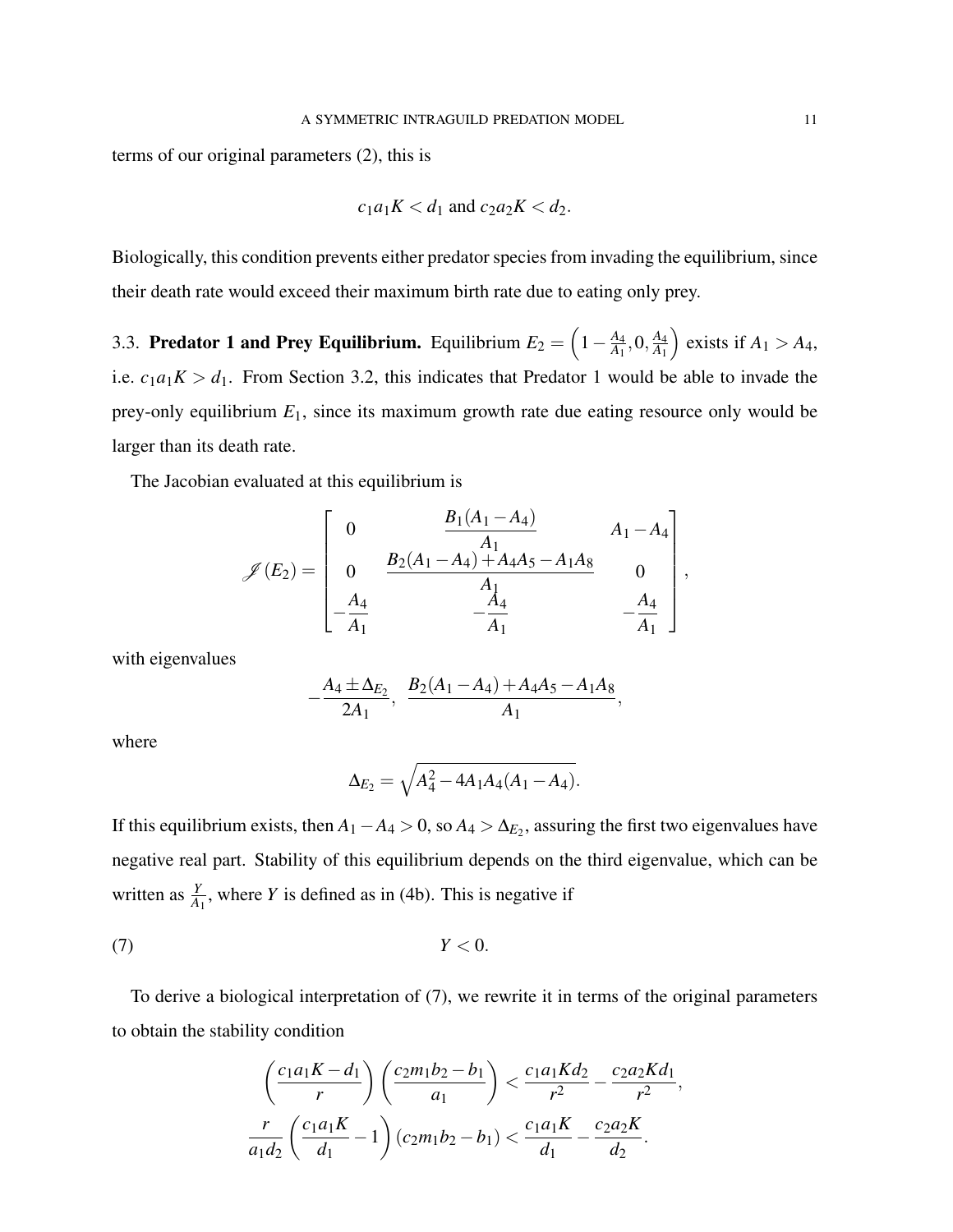For ease of interpretation, we set  $d = d_1 = d_2$  and assume  $r = a_1 d$  in order to make the scaling factor 1. This gives

$$
(c_1a_1K-d)(c_2m_1b_2-b_1) < c_1a_1K - c_2a_2K.
$$

This implies that the difference in maximum birth rates of  $P_1$  and  $P_2$  due to prey consumption (i.e. the difference in their utilization of the prey) must be greater than the maximum net growth rate of  $P_1$  multiplied by the benefit of IGP for  $P_2$ . This latter quantity represents the maximum predation rate of  $P_2$  on  $P_1$ , reduced by the mortality rate of the former.

3.4. **Predator 2 and Prey Equilibrium.** The equilibrium  $E_3 = \left(0, 1 - \frac{A_8}{A_5}\right)$  $\frac{A_8}{A_5}, \frac{A_8}{A_5}$ *A*5  $\Big)$  exists if  $A_5$  >  $A_8$ , i.e.  $c_2a_2K > d_2$ . Analogously to the interpretation in Section 3.3, this indicates that populations of Predator 2 can invade  $E_1$  and stabilize at  $E_3$ .

The Jacobian evaluated at  $E_3$  is

$$
\mathscr{J}(E_3) = \begin{bmatrix} \frac{B_1(A_5 - A_8) + A_1A_8 - A_4A_5}{A_5} & 0 & 0 \\ \frac{B_2(A_5 - A_8)}{A_5} & 0 & A_5 - A_8 \\ -\frac{A_8}{A_5} & -\frac{A_8}{A_5} & -\frac{A_8}{A_5} \end{bmatrix},
$$

The eigenvalues are

$$
-\frac{A_8 \pm \Delta_{E_3}}{2A_5}, \frac{B_1(A_5-A_8)+A_1A_8-A_4A_5}{A_5},
$$

where

$$
\Delta_{E_3} = \sqrt{A_8^2 - 4A_5A_8(A_5 - A_8)}.
$$

As in the previous case, existence of *E*<sup>3</sup> implies that the first two eigenvalues have negative real part. Stability of this equilibrium depends on the third eigenvalue, which can be written as  $\frac{X}{A_5}$ , where  $X$  is defined as in (4a). This is negative if

$$
(8) \t\t X < 0.
$$

This has an interpretation analogous to that given for the condition  $(7)$ :  $P_2$ 's superiority in prey utilization must be greater than the maximum predation rate of  $P_1$  on  $P_2$ , reduced by the mortality rate of the former.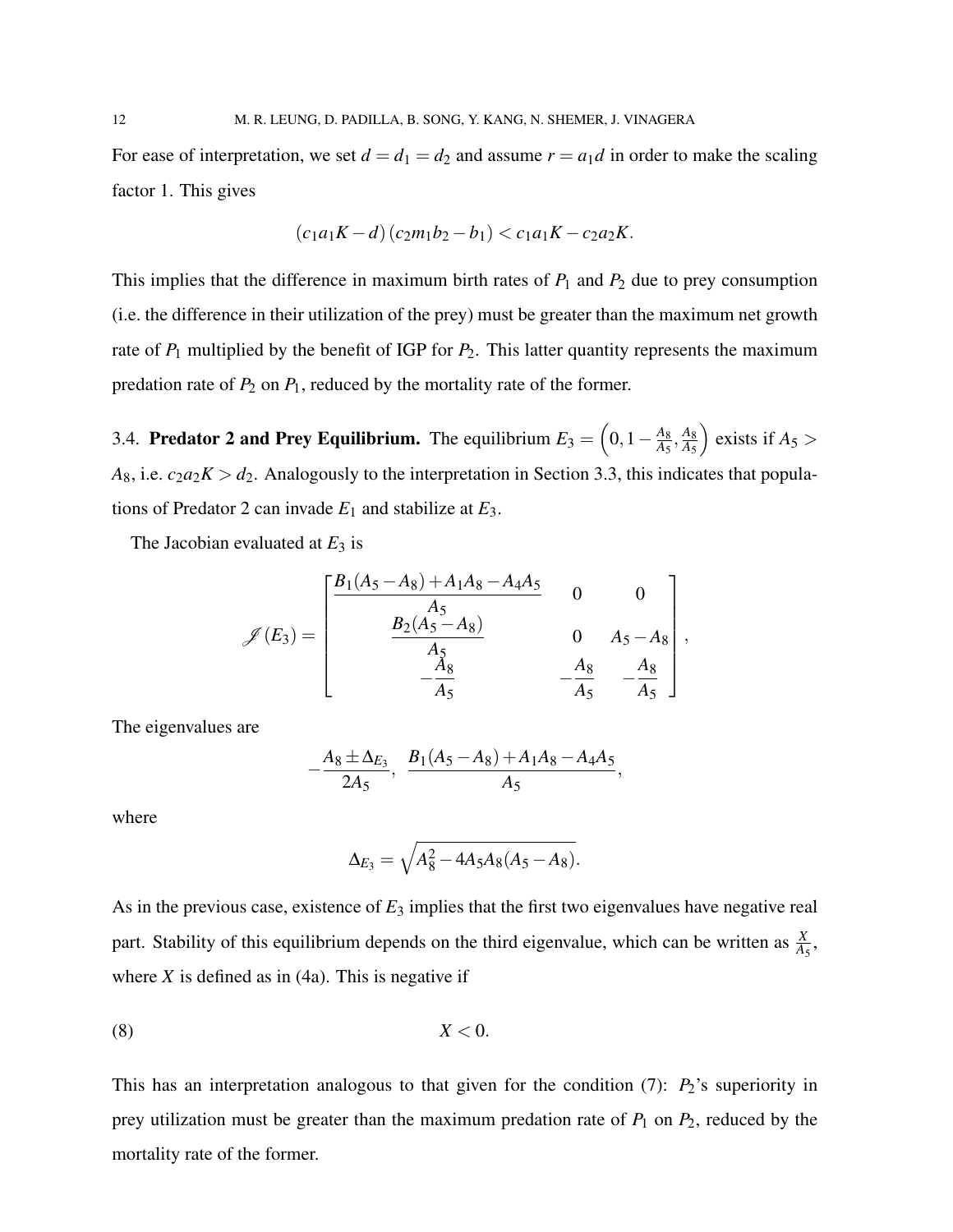3.5. Coexistence Equilibrium. *E*<sup>4</sup> is the three-species coexistence equilibrium. Its components are obtained by solving the linear system that results from (3),

(9) 
$$
\begin{bmatrix} 0 & B_1 & A_1 \ B_2 & 0 & A_5 \ -1 & -1 & -1 \end{bmatrix} \begin{bmatrix} x^* \ y^* \ z^* \end{bmatrix} = \begin{bmatrix} A_4 \ A_8 \ -1 \end{bmatrix},
$$

for  $x^*$ ,  $y^*$ , and  $z^*$ . This gives the components in (4).

Theorem 1. *If the equilibrium components defined in* (4) *are positive, then the coexistence equilibrium exists and is unique.*

*Proof.* Assuming  $x^*$ ,  $y^*$ ,  $z^* > 0$ , then *X*, *Y*, *Z*, and *D* must have the same sign. Since the determinant of the matrix in the system (9) is *D*, it is not zero, so the system is nonsingular. Therefore, it has a unique solution which is the coexistence equilibrium  $E_4$ .

Further examination of the requirements for existence of  $E_4$  shows two cases in which  $z^* := \frac{Z}{D}$ *D* is positive:

- $(A1)$   $Z, D > 0$
- $(A2)$   $Z, D < 0$

Assuming one of these cases to hold, then from (3a) and (3b), it follows that

(10) 
$$
x^* = \frac{A_8 - A_5 z^*}{B_2} \text{ and } y^* = \frac{A_4 - A_1 z^*}{B_1}.
$$

The quantities  $A_8 - A_5 z^*$  and  $A_4 - A_1 z^*$  represent the respective growth rate of Predators 1 and 2 at equilibrium, assuming no IGP occurs and they are dependent solely on the prey species. The quantities  $B_1$  and  $B_2$  represent the net benefit (if positive) or loss (if negative) that IGP causes for Predators 1 and 2 respectively.

Note that we cannot have both  $B_1 > 0$  and  $B_2 > 0$ , as this would imply the contradiction (5). Therefore, assuming  $z^* > 0$  by either (A1) or (A2) being satisfied, there are three possible cases for existence of *E*4:

(B1)  $B_1, B_2 < 0$ ,  $\frac{A_4}{A_1} < z^*$ ,  $\frac{A_8}{A_5}$  $\frac{A_8}{A_5} < z^*$ 

Neither predator benefits from IGP and both depend on the prey species.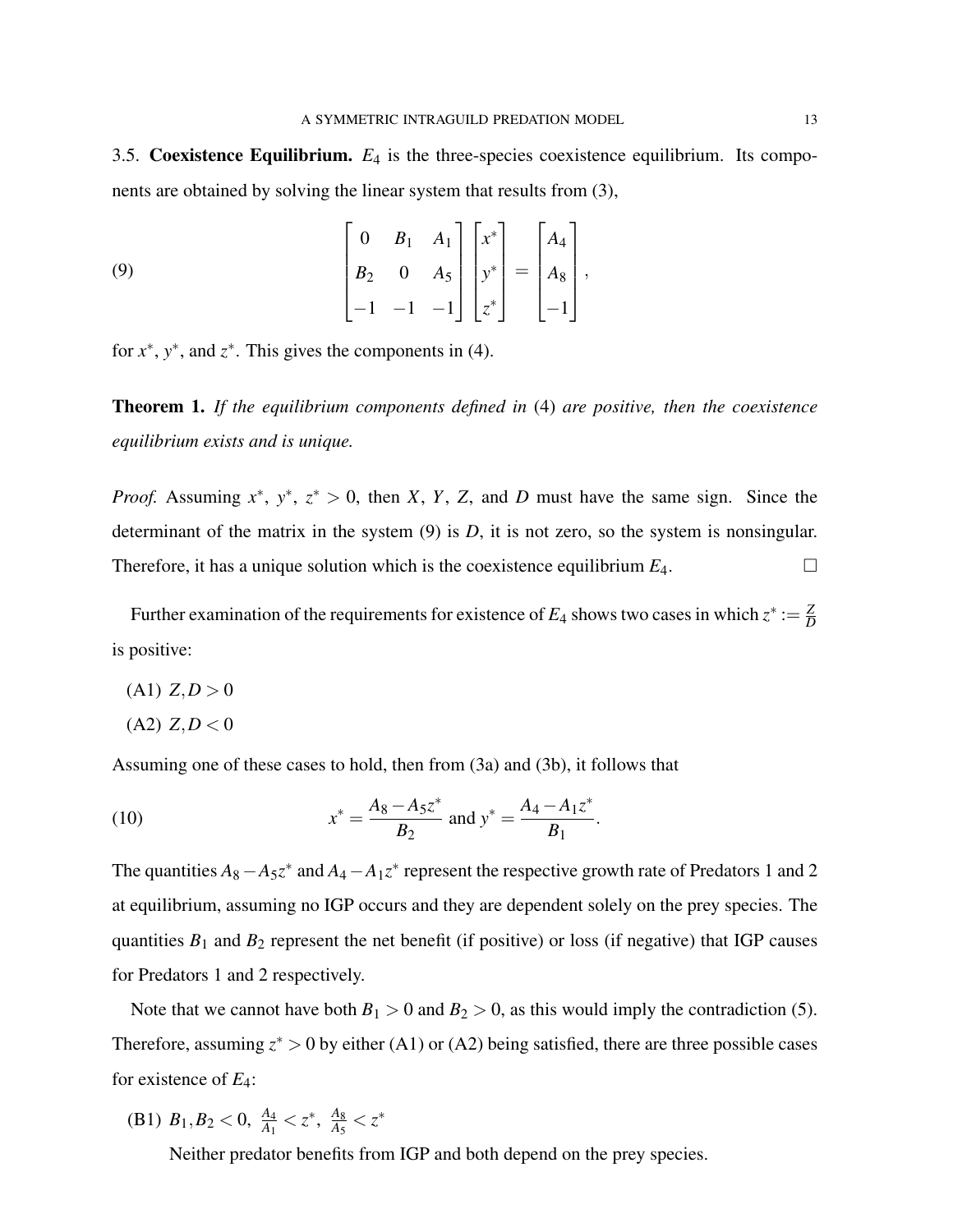As a consequence of  $B_1, B_2 < 0$ , it follows from (4c) that *Z* must be negative, and so by existence,  $X, Y, D < 0$ .

(B2)  $B_1 < 0 < B_2$ ,  $\frac{A_4}{A_1}$  $\frac{A_4}{A_1}$  < z<sup>\*</sup>,  $\frac{A_8}{A_5}$  $\frac{A_8}{A_5} > z^*$ 

> Predator 2 benefits from IGP and cannot be maintained by the prey species alone, while Predator 1 suffers from IGP and depends on the prey species.

(B3) 
$$
B_2 < 0 < B_1
$$
,  $\frac{A_4}{A_1} > z^*$ ,  $\frac{A_8}{A_5} < z^*$ 

Predator 1 benefits from IGP and cannot be maintained by the prey species alone, while Predator 2 suffers from IGP and depends on the prey species.

The cases (B2) and (B3) are analogous and simply reverse the roles of Predator 1 and Predator 2 in the system.

Now that the conditions for its existence have been expressed, we consider the stability of *E*4.

**Theorem 2.**  $E_4$  is locally asymptotically stable if  $D > 0$  and

$$
A_1\left(\frac{Z}{Y}-B_2\right)+A_5\left(\frac{Z}{X}-B_1\right)>0.
$$

*Proof.* From (10) and the fact that  $1 - x^* - y^* - z^* = 0$ , which follows from (3c), the Jacobian evaluated at the coexistence equilibrium is

$$
\mathscr{J}_4 := \mathscr{J}(E_4) = \begin{bmatrix} 0 & B_1 x^* & A_1 x^* \\ B_2 y^* & 0 & A_5 y^* \\ -z^* & -z^* & -z^* \end{bmatrix}.
$$

 $\mathscr{J}_4$  is used to implement the Routh-Hurwitz criterion, which is necessary and sufficient to determine the equilibrium's stability. This requires  $w_1, w_2, w_3, w_4 > 0$ , where the quantities are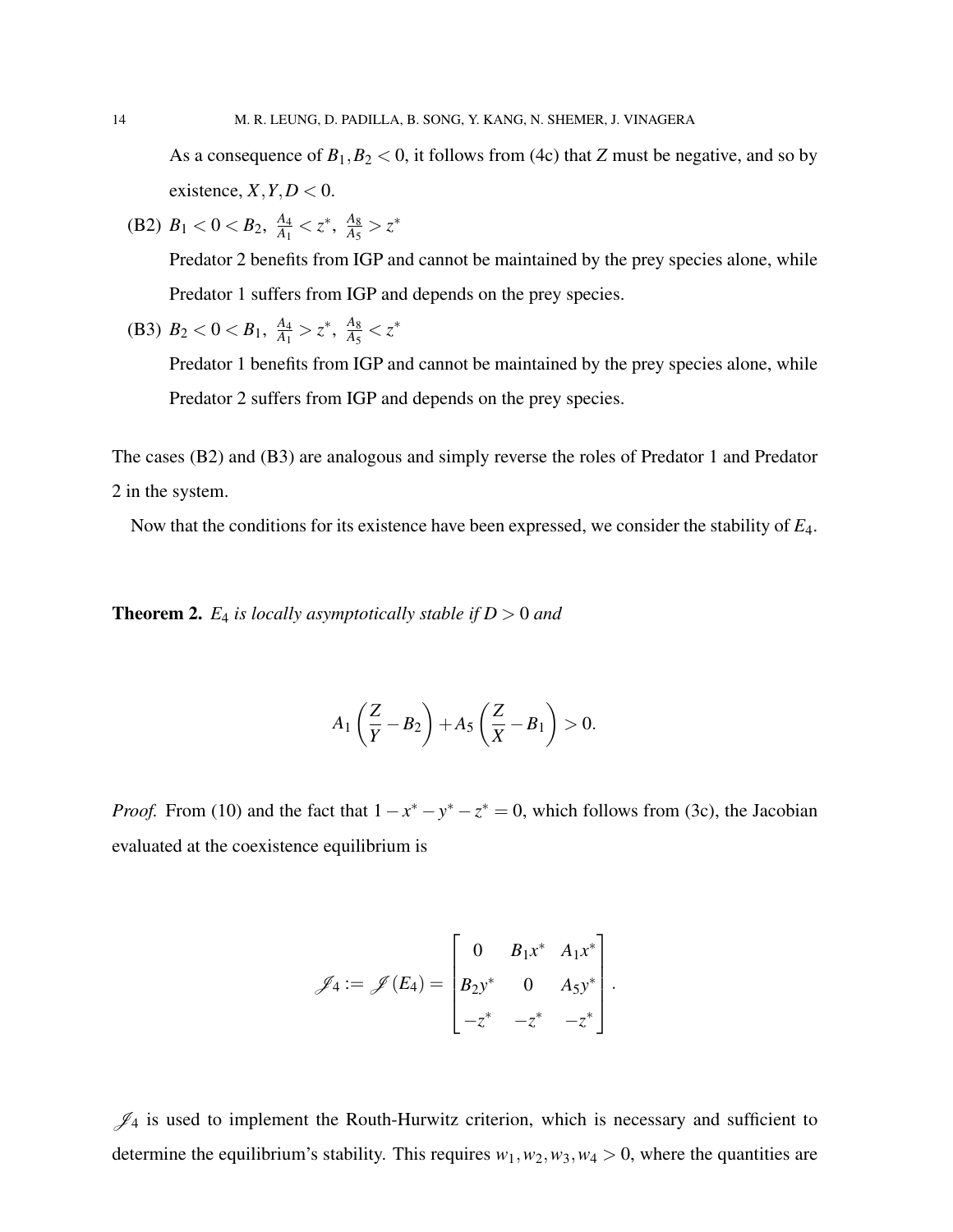defined as

$$
w_1 = -\det(\mathcal{J}_4),
$$
  
\n
$$
= x^* y^* z^* (A_5 B_1 + A_1 B_2 - B_1 B_2)
$$
  
\n
$$
= x^* y^* z^* D,
$$
  
\n
$$
w_2 = -\text{trace}(\mathcal{J}_4),
$$
  
\n
$$
= z^* > 0,
$$
  
\n
$$
w_3 = M_{11} + M_{22} + M_{33},
$$
  
\n
$$
= z^* (A_1 x^* + A_5 y^*) - B_1 B_2 x^* y^*,
$$
  
\n
$$
w_4 = w_2 w_3 - w_1,
$$
  
\n
$$
= z^* [z^* (A_1 x^* + A_5 y^*) - x^* y^* (A_1 B_2 + A_5 B_1)],
$$
  
\n
$$
= \frac{XYZ}{D^3} [A_1 (\frac{Z}{Y} - B_2) + A_5 (\frac{Z}{X} - B_1)],
$$

where  $M_{ii}$  is the  $(i, i)$  minor of matrix  $\mathcal{J}_4$ .

Due to the structure of  $\mathscr{J}_4$ , the stability of  $E_4$  depends only on  $w_1, w_4 > 0$ . It is obvious that  $w_2 > 0$  is implied by existence. The inequality  $w_4 > 0$  implies

$$
A_5 y^* z^* + A_1 x^* z^* > A_1 B_2 x^* y^* + A_5 B_1 x^* y^*,
$$

and since  $w_1 > 0$  implies

$$
A_1B_2x^*y^* + A_5B_1x^*y^* > B_1B_2x^*y^*,
$$

it follows that

$$
A_5y^*z^* + A_1x^*z^* > B_1B_2x^*y^*.
$$

This is exactly the condition  $w_3 > 0$ . Therefore, stability requires only  $w_1, w_4 > 0$ . Assuming existence,  $w_1 > 0$  if and only if  $D > 0$ . The condition  $w_4 > 0$  is equivalent to

$$
A_1\left(\frac{Z}{Y}-B_2\right)+A_5\left(\frac{Z}{X}-B_1\right)>0.
$$

 $\Box$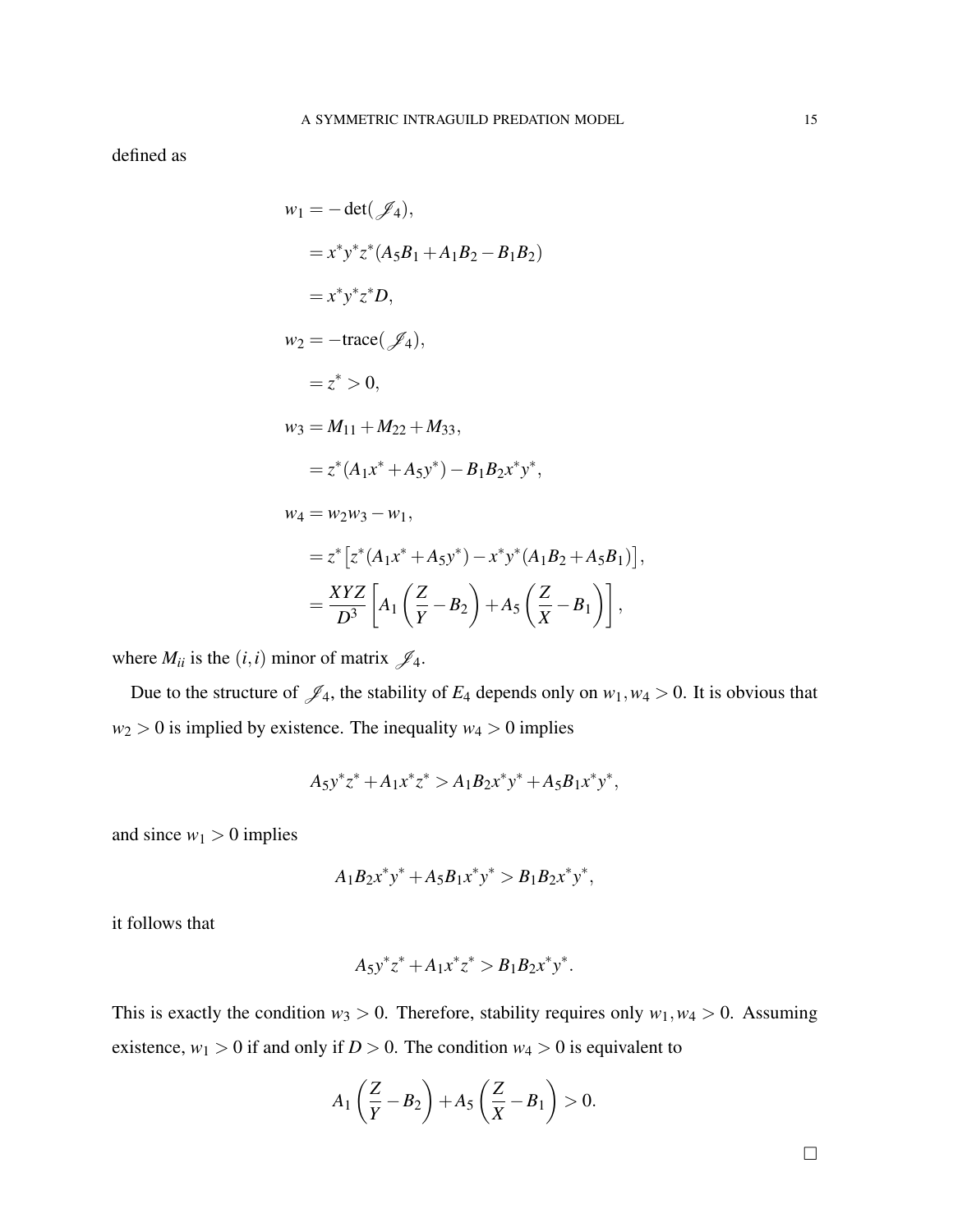Since the numerators and denominators of the equilibrium components  $x^*$ ,  $y^*$ , and  $z^*$  must have the same sign, the following must be true for stability:

$$
(11) \t\t X, Y, Z, D > 0.
$$

Note that (11) contradicts the existence case (A2). Similarly, if the case (B1) holds, then *Z*,*D* < 0, which implies instability. Therefore, stability is only possible if (A1) holds and either (B2) or (B3) holds. In this case,  $X, Y > 0$  is needed in order to satisfy  $w_1 > 0$ .

3.6. Discussion of Existence and Stability Conditions. The conditions for existence and stability of each equilibrium are summarized in Table 2. These results indicate a number of possible combinations of equilibrium dynamics.

TABLE 2. Summary of conditions for existence and stability.

| Eq. Existence         | Stability                                                              |
|-----------------------|------------------------------------------------------------------------|
| $E_0$ always          | never                                                                  |
| $E_1$ always          | $A_1 < A_4$ and $A_5 < A_8$                                            |
| $E_2 \quad A_1 > A_4$ | Y<0                                                                    |
| $E_3$ $A_5 > A_8$     | X<0                                                                    |
|                       | $E_4$ $X, Y, Z, D > 0$ or $X, Y, Z, D > 0$ and                         |
|                       | $X, Y, Z, D < 0$ $A_1(\frac{Z}{Y} - B_2) + A_5(\frac{Z}{Y} - B_1) > 0$ |

Three conclusions relating the dynamics of the boundary equilibria to those of the coexistence equilibrium follow from these results.

**Theorem 3.** *If either*  $E_2$  *or*  $E_3$  *exist, then*  $E_1$  *is unstable.* 

*Proof.* Stability of  $E_1$  requires  $A_1 < A_4$  and  $A_5 < A_8$ . However, this exactly contradicts the existence conditions for  $E_2$  and  $E_3$  respectively. Therefore,  $E_1$  cannot be stable if either  $E_2$  or  $E_3$  exist.

Theorem 4. *If E*<sup>2</sup> *and E*<sup>3</sup> *exist simultaneously, then they must both have the same stability in order for E*<sup>4</sup> *to exist.*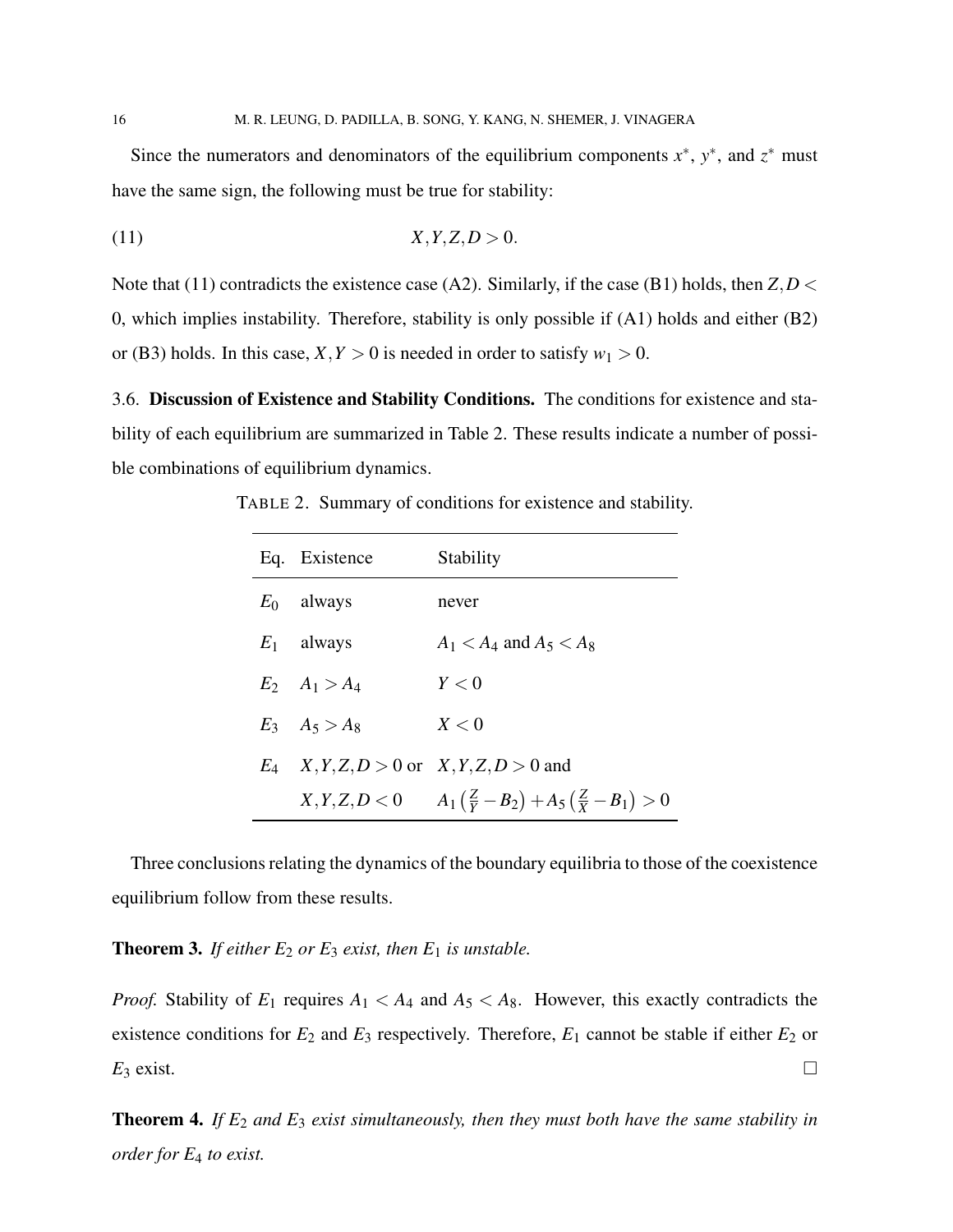*Proof.* Suppose both  $E_2$  and  $E_3$  exist. If  $E_2$  is stable and  $E_3$  is unstable, then  $X > 0$  and  $Y < 0$ . This implies  $\frac{X}{D}$  and  $\frac{Y}{D}$  have opposite signs; thus, at least one of the components of  $E_4$  is negative, implying  $E_4$  does not exist. An analogous argument holds for the case  $E_2$  unstable and  $E_3$ stable.  $\Box$ 

**Theorem 5.** If at least one of the boundary equilibria  $E_2$  and  $E_3$  is stable, then  $E_4$  cannot be *stable. That is, stability of*  $E_4$  *prevents stability of*  $E_2$  *and*  $E_3$ *.* 

*Proof.* If  $E_2$  is stable, then  $Y < 0$ . If  $E_3$  is stable, then  $X < 0$ . In either case, existence of  $E_4$  then implies that *X*, *Y*, *Z*, *D* < 0. However, this contradicts the stability condition  $w_1$ . The backwards direction is evident.  $\Box$ 

In addition, we can prove the existence of a Hopf bifurcation. We first present a lemma on the roots of a special cubic polynomial.

**Lemma 1.** If  $B > 0$  and  $C = AB$ , then the polynomial  $\lambda^3 + A\lambda^2 + B\lambda + C = 0$  has the root  $-A$ *and a pair of purely imaginary roots* ± √ *Bi.*

*Proof.* Assuming  $C = AB$ , we have

$$
\lambda^3 + A\lambda^2 + B\lambda + AB = 0
$$

$$
(\lambda + A)\lambda^2 + (\lambda + A)B = 0
$$

$$
(\lambda + A)(\lambda^2 + B) = 0
$$

This implies  $\lambda_1 = -A$  and  $\lambda_{2,3} = \pm$ √  $\overline{Bi}$ .

**Theorem 6.** Let  $\varepsilon = (D + B_1 B_2)x^*y^* - z^* (A_1 x^* + A_5 y^*)$  and assume  $E_4$  exists and  $D > 0$ . Then *E*<sub>4</sub> *is locally asymptotically stable if*  $\varepsilon$  < 0*. If*  $\varepsilon$  > 0*, then E*<sub>4</sub> *is unstable and a stable limit cycle appears.*

*Proof.* The characteristic equation in the eigenvalues of *E*<sup>4</sup> is

(12) 
$$
\lambda^3 + z^* \lambda^2 + [z^* (A_1 x^* + A_5 y^*) - B_1 B_2 x^* y^*] \lambda - D x^* y^* z^* = 0.
$$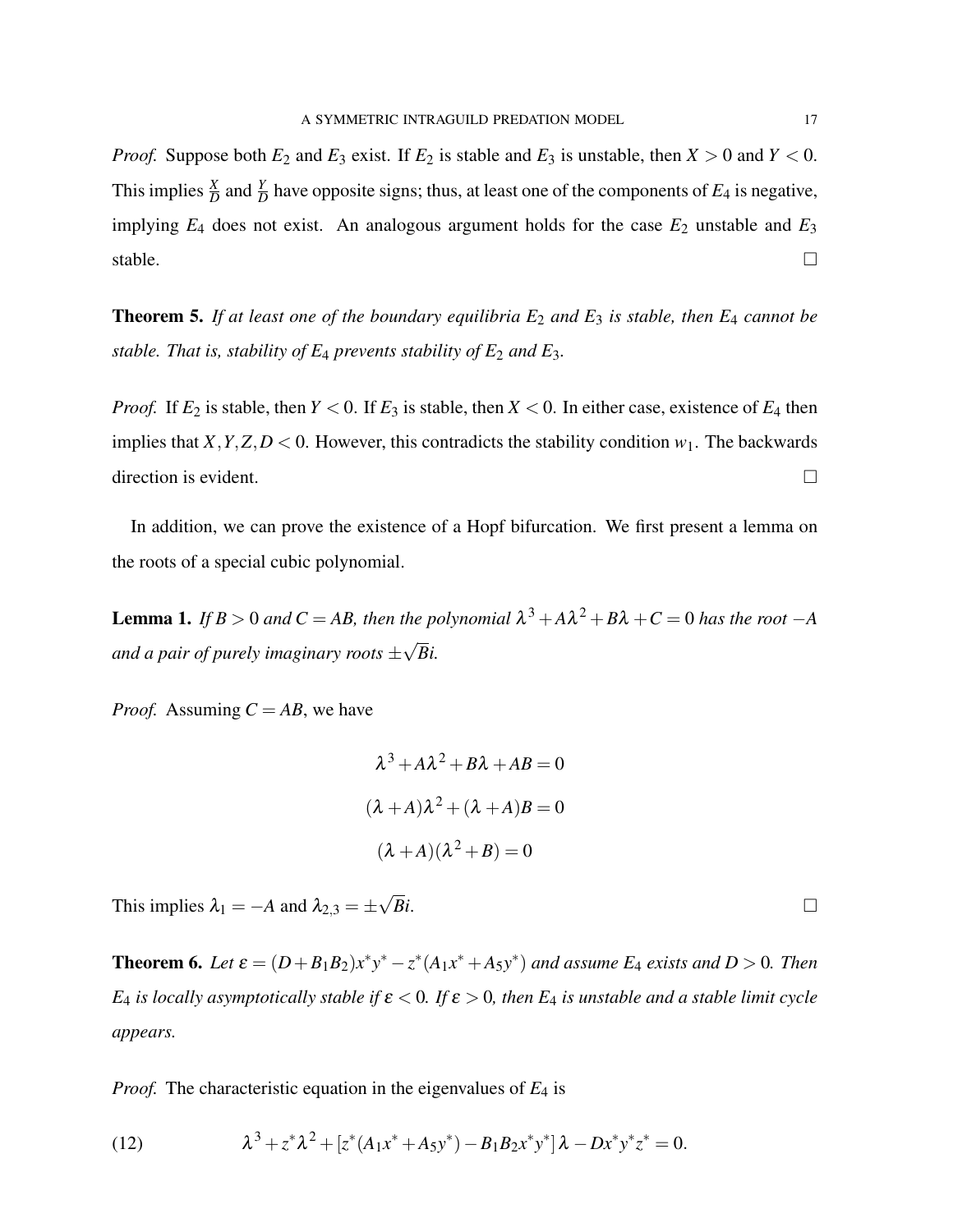We set  $w_4 = -z^* \varepsilon$ , which implies the definition

(13) 
$$
\epsilon = (D + B_1 B_2) x^* y^* - z^* (A_1 x^* + A_5 y^*).
$$

Then we can express  $z^*$  in terms of  $\varepsilon$ ,

$$
z^* = \frac{(D+B_1B_2)x^*y^* - \varepsilon}{A_1x^* + A_5y^*} := f(\varepsilon).
$$

Rewrite (13) as

$$
z^*(A_1x^* + A_5y^*) - B_1B_2x^*y^* = Dx^*y^* - \varepsilon.
$$

The characteristic equation (12) can then be written as

$$
\lambda^3 + f(\varepsilon)\lambda^2 + (Dx^*y^* - \varepsilon)\lambda - Dx^*y^*f(\varepsilon) = 0.
$$

We will use  $\varepsilon$  as the bifurcation parameter. In the case that  $\varepsilon = 0$ , we have

$$
\lambda^{3} + f(0)\lambda^{2} + Dx^{*}y^{*}\lambda - Dx^{*}y^{*}f(0) = 0.
$$

From Lemma 1, this has one negative root  $\lambda_1 = -f(0)$  and a pair of purely imaginary roots  $\lambda_{2,3}=\pm$  $\sqrt{Dx^*y^*}$ . If  $\varepsilon < 0$ , then we have  $w_4 > 0$ , so  $E_4$  is stable and all eigenvalues have negative real part. If  $\varepsilon > 0$ , then we have  $w_4 < 0$ , so  $E_4$  is unstable and  $\lambda_{2,3}$  have positive real part.

If  $\varepsilon \neq 0$ , let the eigenvalues be denoted  $\lambda = a(\varepsilon) + b(\varepsilon)i$ , with  $a(0) = 0$  and  $b(0) = \sqrt{Dx^*y^*} \neq 0$ 0. To show a Hopf bifurcation occurs, we further need to show that the condition

$$
\frac{da(\varepsilon)}{d\varepsilon}\big|_{\varepsilon=0}=a'(0)\neq 0,
$$

is satisfied. We implicitly differentiate the characteristic equation with respect to  $\varepsilon$  to obtain

$$
3\lambda^2\lambda' + f'(\varepsilon)\lambda^2 + 2f(\varepsilon)\lambda\lambda' - \lambda + (Dx^*y^* - \varepsilon)\lambda' - Dx^*y^*f'(\varepsilon) = 0,
$$

and evaluate it at  $\varepsilon = 0$ , giving

$$
3\lambda^2\lambda' + f'(0)\lambda^2 + 2f(0)\lambda\lambda' - \lambda + Dx^*y^*\lambda' - Dx^*y^*f'(0) = 0.
$$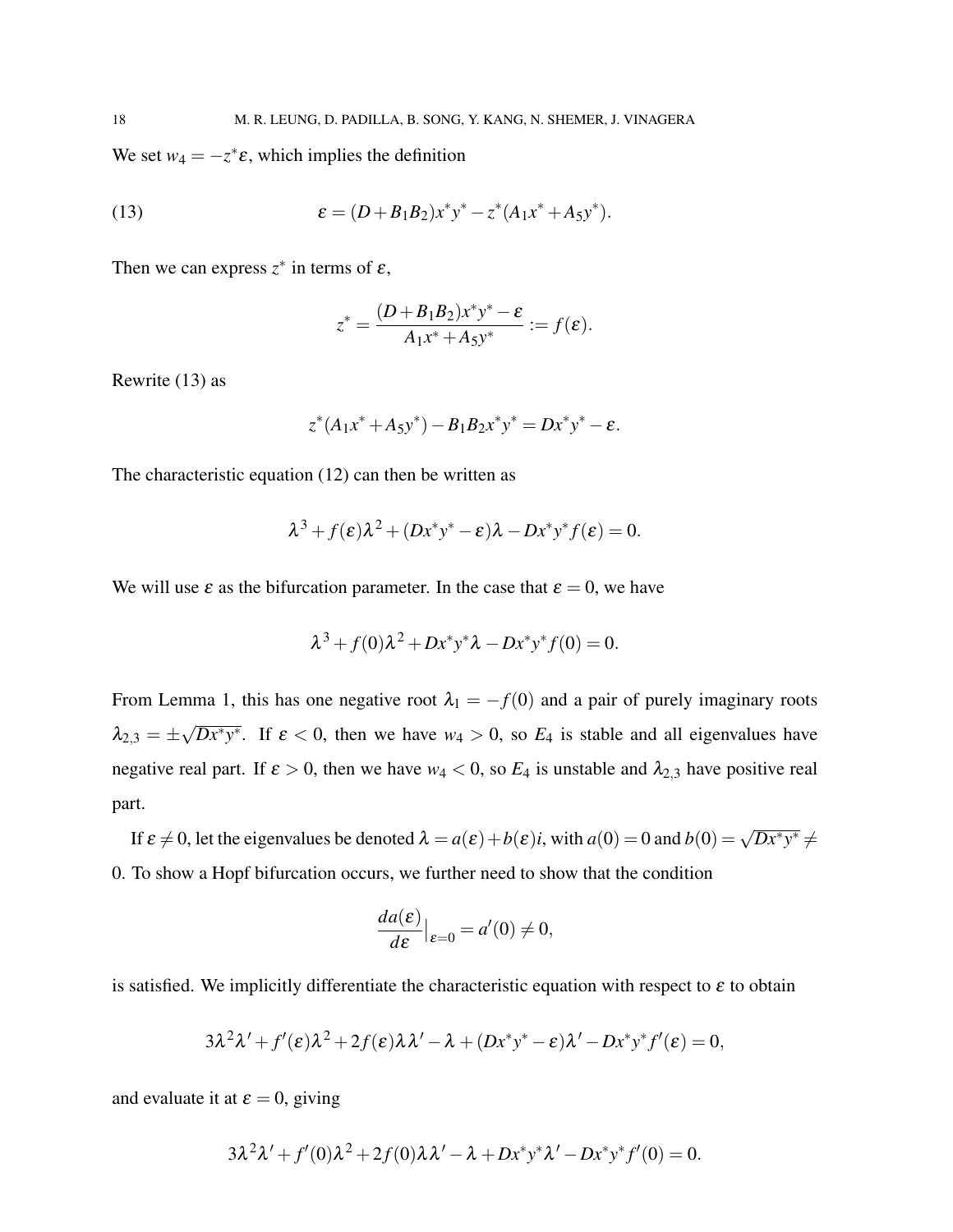We know  $\lambda(0) = b(0)i$  and  $\lambda^2(0) = -b^2(0) = -Dx^*y^*$ . Since  $\lambda'(0) = a'(0) + b'(0)i$ , we have

$$
-3Dx^*y^* [a'(0) + b'(0)i] - f'(0)Dx^*y^* + 2f(0)b(0) [a'(0)i - b'(0)]
$$
  
(14)  

$$
-b(0)i + Dx^*y^* [a'(0) + b'(0)i] - Dx^*y^*f'(0) = 0.
$$

Setting the real terms of (14) equal to 0 and imaginary terms equal to 0 yields the system

$$
-2Dx^*y^*a'(0) - 2f'(0)Dx^*y^* - 2f(0)b(0)b'(0) = 0,
$$
  

$$
-2Dx^*y^*b'(0) + 2f(0)b(0)a'(0) - b(0) = 0,
$$

which can be written in matrix form as

$$
\begin{bmatrix} -2Dx^*y^* & -2f(0)b(0) \\ 2f(0)b(0) & -2Dx^*y^* \end{bmatrix} \begin{bmatrix} a'(0) \\ b'(0) \end{bmatrix} = \begin{bmatrix} 2f'(0)Dx^*y^* \\ b(0) \end{bmatrix}.
$$

By Cramer's rule,

$$
a'(0) = \frac{-4D^2(x^*y^*)^2f'(0) + 2f(0)b^2(0)}{4D^2(x^*y^*)^2 + 4f^2(0)b^2(0)}.
$$

The denominator of  $a'(0)$  is positive since its first term is positive and its second term is nonnegative. In order to have  $a'(0) = 0$ , we would need the numerator to be zero, which implies

$$
f(0)b2(0) - 2D2(x*y*)2f'(0) = 0,
$$
  

$$
Dx*y*z* - 2D2(x*y*)2f'(0) > 0,
$$

Since  $f'(0) = -\frac{1}{Ax^* + A_5y^*} < 0$ , this is always positive. Therefore,  $a'(0) \neq 0$ .

We illustrate this theorem with two examples. Figure 2 shows a trajectory in the case that  $E_2$  and  $E_3$  are unstable but  $E_4$  is stable. In this case, the solution trajectory to the coexistence equilibrium point. However, when *E*<sup>4</sup> becomes unstable, as shown in Figure 3, a limit cycle is born, which is due to the Hopf bifurcation. Similarly, the transition from Figure 4 to Figure 5 illustrates the existence of a Hopf bifurcation as  $E_4$  becomes unstable while  $E_2$  remains nonexistent and  $E_3$  is unstable.

### 4. Simulations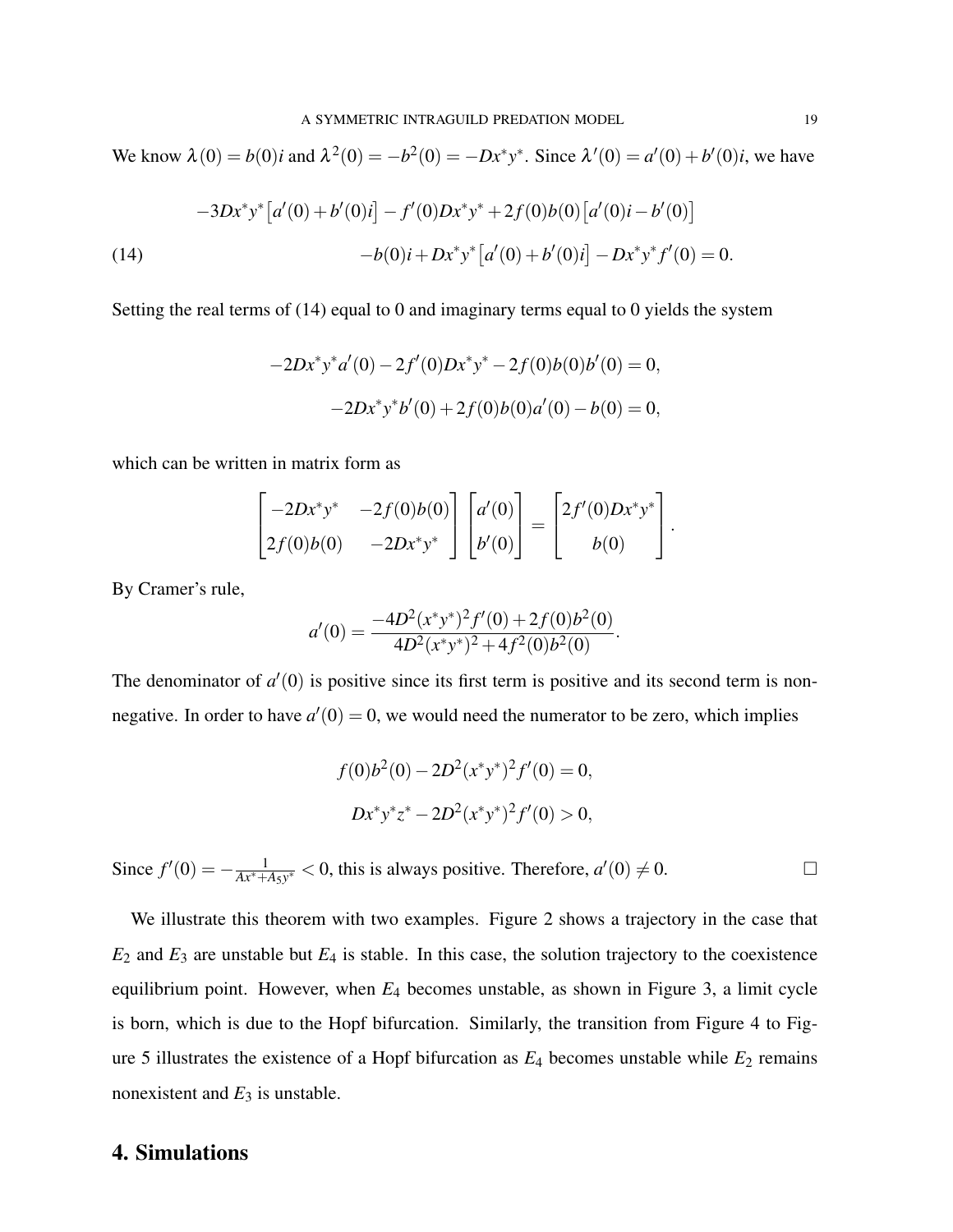

FIGURE 2. Two solutions spiral towards the stable coexistence equilibrium *E*4. In this case,  $E_1$ ,  $E_2$ , and  $E_3$  and are unstable. Parameters used:  $A_1 = 1.0, A_2 =$  $1.0, A_3 = 0.5, A_4 = 0.5, A_5 = 5.0, A_6 = 1.5, A_7 = 2.0, A_8 = 0.5.$ 



FIGURE 3. A stable limit cycle is born when *E*<sup>4</sup> becomes unstable. As in Figure 2,  $E_1$ ,  $E_2$ , and  $E_3$  are unstable. Parameters used:  $A_1 = 1.0$ ,  $A_2 = 1.5$ ,  $A_3 = 0.5$ ,  $A_4$  $= 0.5, A_5 = 5.0, A_6A = 0.8, A_7 = 2.0, A_8 = 0.5.$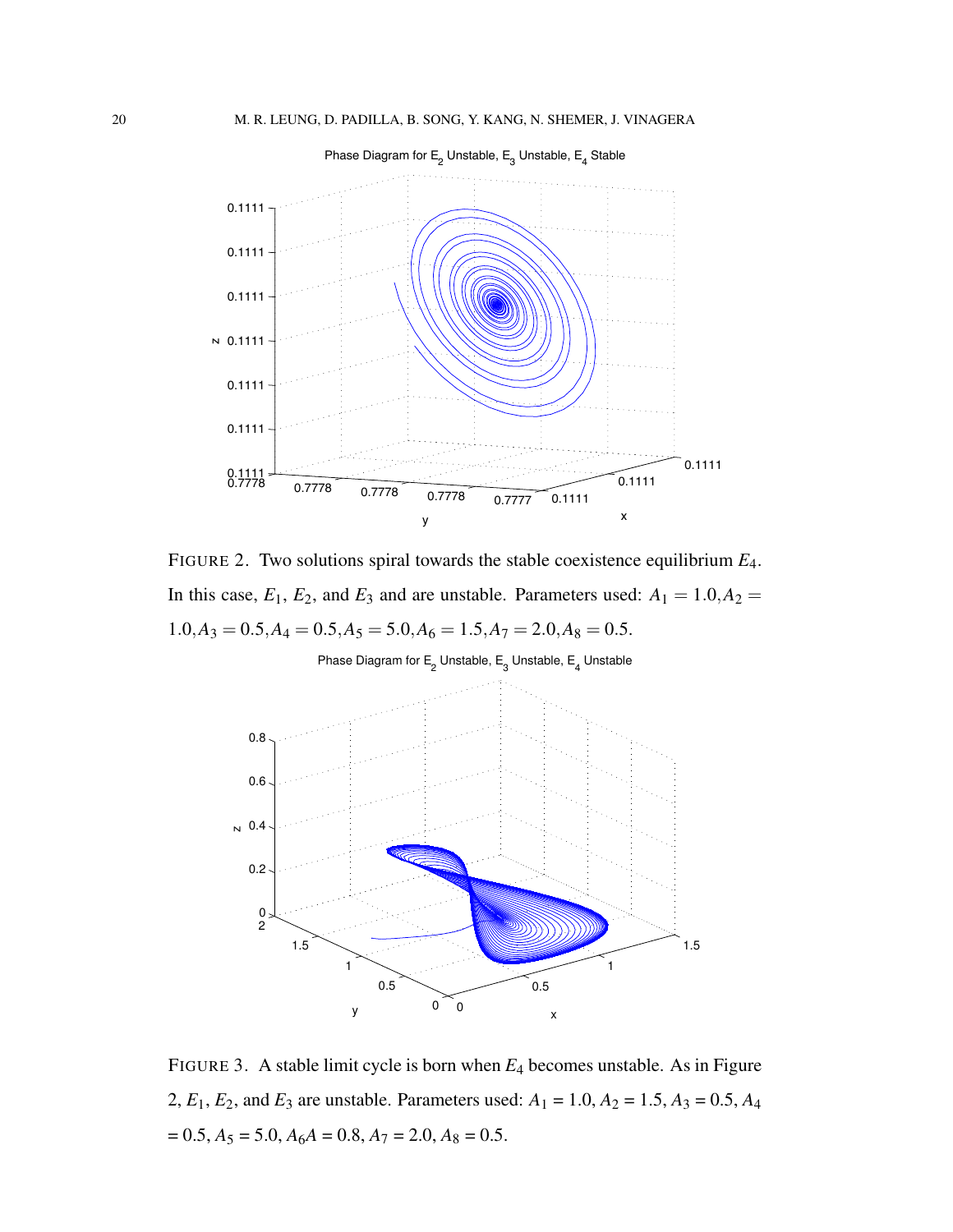

FIGURE 4. A solution spirals towards  $E_4$  when stable. In this case,  $E_1$  is unstable,  $E_2$  is nonexistent, and  $E_3$  is unstable. Parameters used:  $A_1 = 1.0, A_2 =$  $5.0, A_3 = 0.1, A_4 = 2.0, A_5 = 0.2, A_6 = 1.5, A_7 = 2.0, A_8 = 0.1.$ 

We use the ode15s ODE solver in MATLAB to simulate the model; the default ode45 solver was not suitable for all cases due to stiffness of the system. To parametrize the model, we use the values in Table 1. Ranges are provided for parameters that we vary in our simulations. The key parameters of interest are  $d_1$ ,  $d_2$ , and  $b_2$ , since our control methods are limited to increasing lionfish harvest, reducing grouper harvest, and increasing grouper predation on lionfish (e.g. by training them to consume lionfish as has been demonstrated in the Cayman Islands [2]). We also examine the case  $b_1 = 0$  in order to examine the effects of discounting IGP from the system.

In our simulations, we consider three harvesting scenarios varying by region: the United States, the Bahamas, and the Exuma Cays Land and Sea Park (ECLSP) in the Bahamas. We assume Nassau grouper to be a representative serranid and extend their regional harvesting legislation to harvesting of the population *P*<sup>2</sup> in our model. In the USA, Nassau grouper fishing is prohibited at all times [29]. In most of the Bahamas, fishing is legal except during an annual closed season coinciding with the grouper's breeding period [3]. In the ECLSP, all fishing has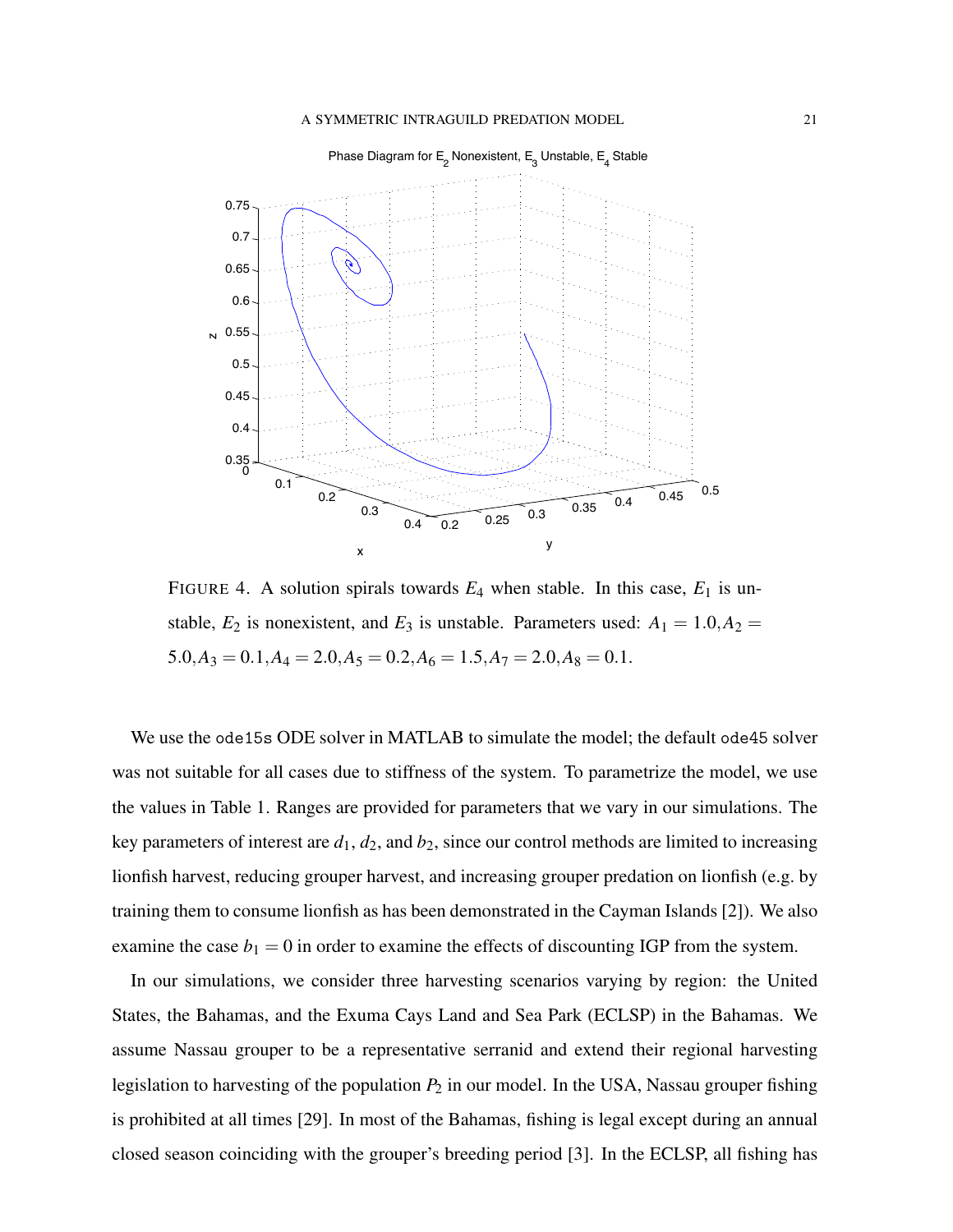

FIGURE 5. A stable limit cycle emerges when *E*<sup>4</sup> becomes unstable. As before,  $E_1$  is unstable,  $E_2$  is nonexistent, and  $E_3$  is unstable. Parameters used:  $A_1 =$  $1.0, A_2 = 5.0, A_3 = 0.1, A_4 = 3.0, A_5 = 2.0, A_6 = 1.0, A_7 = 3.0, A_8 = 0.1.$ 

been banned since 1986, resulting in a far more robust grouper population than in the rest of the Bahamas [3, 26]. We assume ECLSP grouper are at equilibrium with the prey population.

Our base simulation assumes no harvesting and median grouper predation on lionfish, with initial populations at the grouper and prey equilibrium, but with a founder population of two lionfish. As expected, the results show that lionfish are able to invade the system, with grouper and prey populations declining rapidly in the first years of the simulation.

We next consider more specific scenarios. Grouper predation on lionfish at our minimum calculated rate of  $b_2 = 0.0026885$  with no harvesting on either species results in an unstable grouper population and stable lionfish population. Lionfish populations surpass grouper populations after 20.4 years. This may reflect the initial situation at ECLSP prior to the majority of grouper recognizing the lionfish as prey. Even assuming higher rates of grouper predation on lionfish, the minimum rate at which it would have to occur for coexistence (approximately  $b_2 = 0.00387536$ ) is greater than the calculated maximum predation rate,  $b_2 = 0.0037515$  (see Figure 6). For predation rates higher than an upper threshold of  $b_2 = 0.00824755$ , the lionfish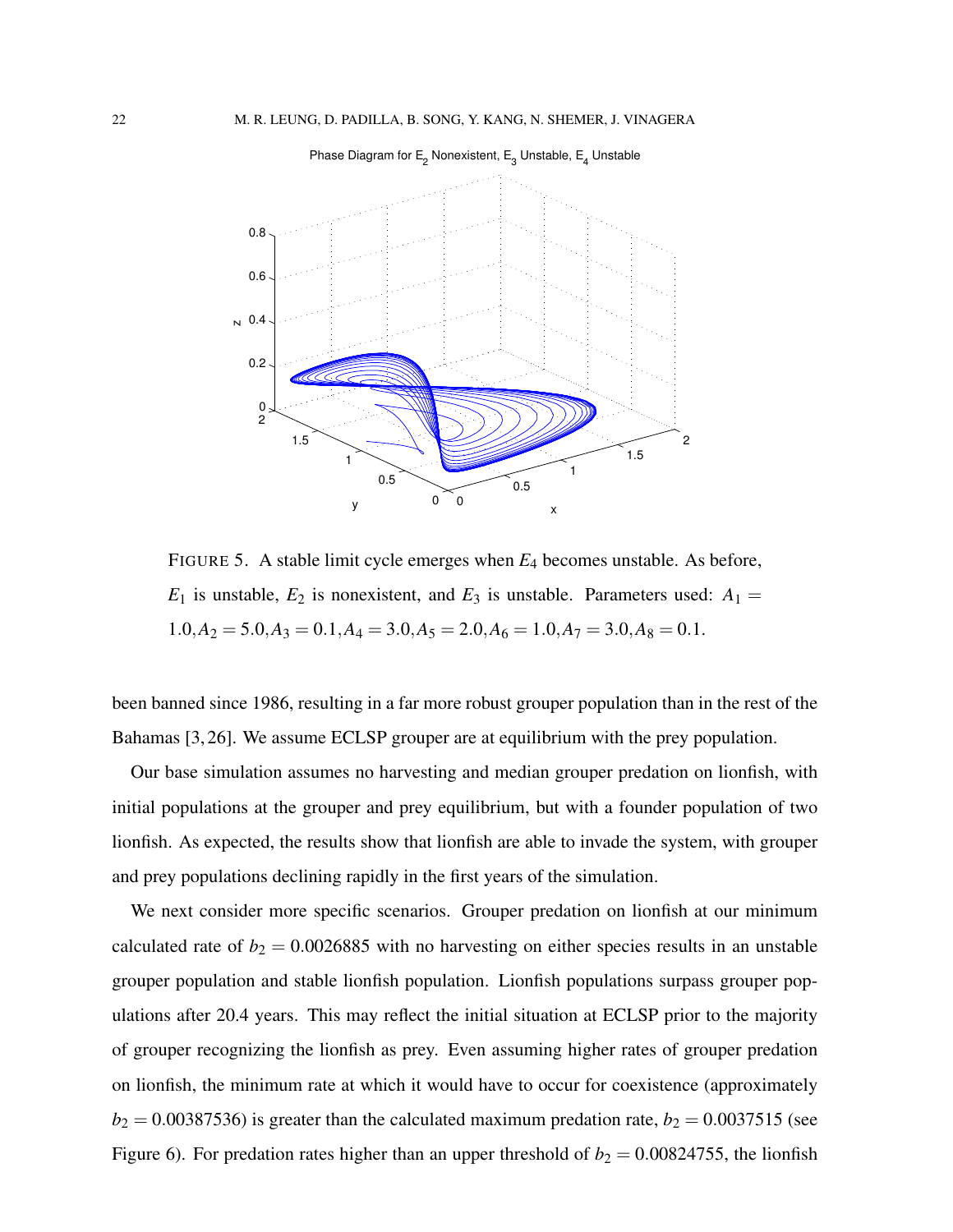population becomes unstable. A lower predation rate of  $b_2 = 0.005168$ . results in coexistence with equal-sized lionfish and grouper populations. Based on these simulations, we conclude that grouper can suppress or destroy lionfish populations if their IGP rate is sufficiently high.

Figure 7 illustrates the assumption of low predation ( $b_2 = 0.0026885$ ) at the ECLSP, no grouper harvesting, but some lionfish harvesting (in the range  $d_1 = 0.24167 - 0.2606$ ). Here, coexistence is possible. For higher levels of harvesting, the grouper–prey equilibrium becomes stable and the lionfish population becomes unstable.

In Figure 8, we consider the case without IGP and with no harvesting on either species. In this case, the lionfish population is stable while the grouper population dies out and becomes smaller than the lionfish population after 11 years. This suggests that groupers can suppress lionfish populations if both competitive and predatory effects are significant, but not if competition alone is the only interaction. If IGP is implemented in this scenario, then grouper decline is slowed, and increasing IGP rates on lionfish will eventually prevent invasion altogether.

In summary, for ECLSP, the model suggests that lionfish suppression is due to both predation and competition. Furthermore, provided that grouper predation on lionfish is increased beyond our estimated range, grouper will be an effective biocontrol of lionfish, able to minimize or eliminate their populations over time.

Finally, our simulations suggest that during the first years of a lionfish invasion, their populations may remain relatively stable. However, if interactions with lionfish case both grouper and prey populations to decline rapidly during this time, then lionfish populations will be able to rise.

We next suppose low grouper density at the beginning of the lionfish invasion. This may simulate areas in the western Atlantic where groupers have not yet recovered from past or current harvesting and so have not reached their equilibrium populations.

We assume our minimal calculated predation rate on lionfish ( $b_2 = 0.0026885$ ) and examine two cases of grouper harvesting. First, we consider grouper overfishing  $(d_2 = 0.6)$  to be still occurring when the lionfish invade (as may be the case in the Bahamas [3]). Second, we examine the case where grouper harvesting is banned prior to the lionfish invasion (resulting in the natural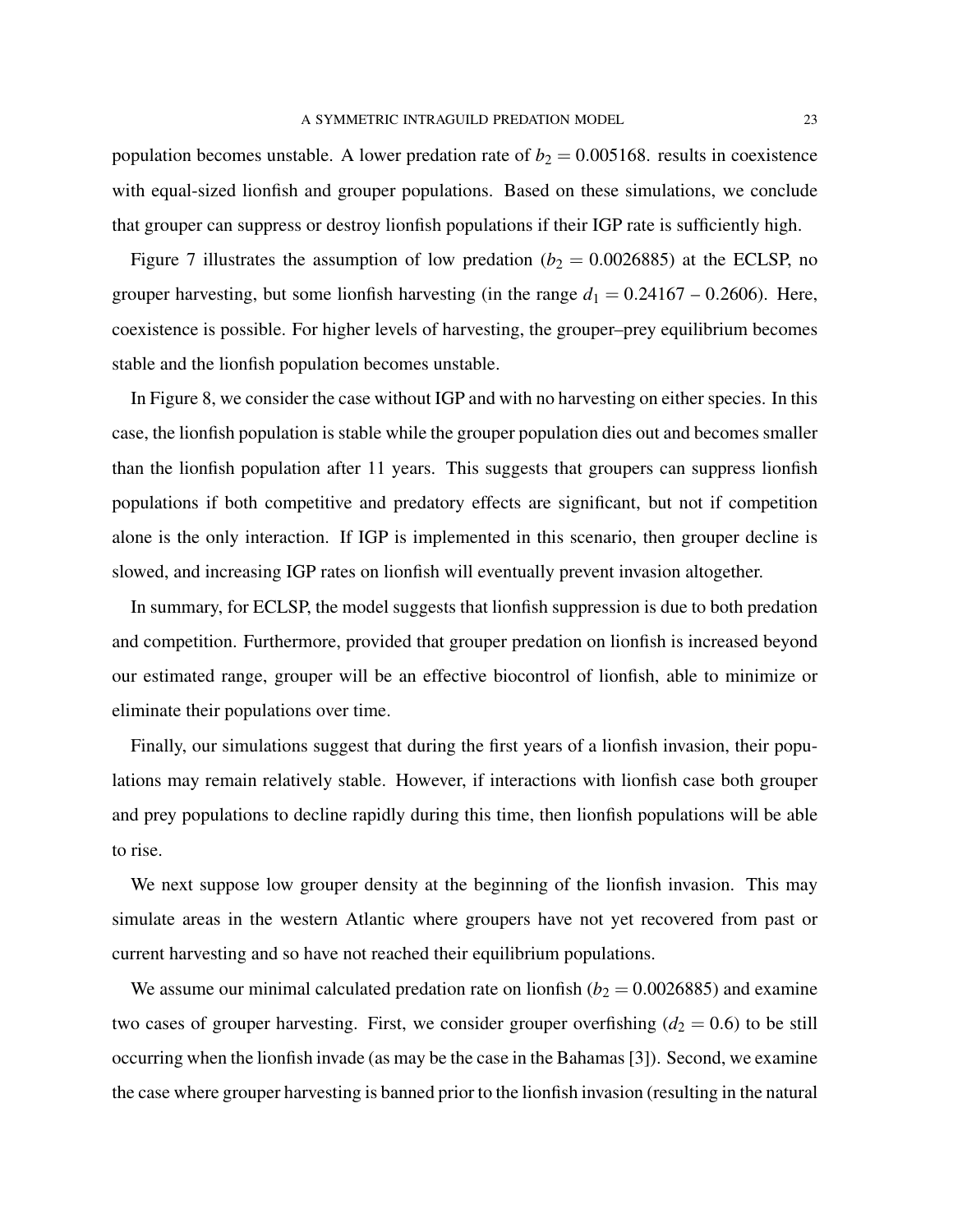

FIGURE 6. Low initial lionfish density with maximum estimated IGP ( $b_2$  = 0.0037515) and no harvesting  $(d_1 = d_2 = 0.22)$ . This may simulate ECLSP assuming grouper consistently predate on lionfish. IGP greatly slows the rate of lionfish takeover compared to Figure 8 but does not stop it.



FIGURE 7. Low initial lionfish density with minimum calculated IGP ( $b_2$  = 0.0026885), no harvesting on grouper  $(d_2 = 0.22)$ , and slight harvesting on lionfish  $(d_1 = 0.25)$ . This may simulate ECLSP if such harvesting is allowed.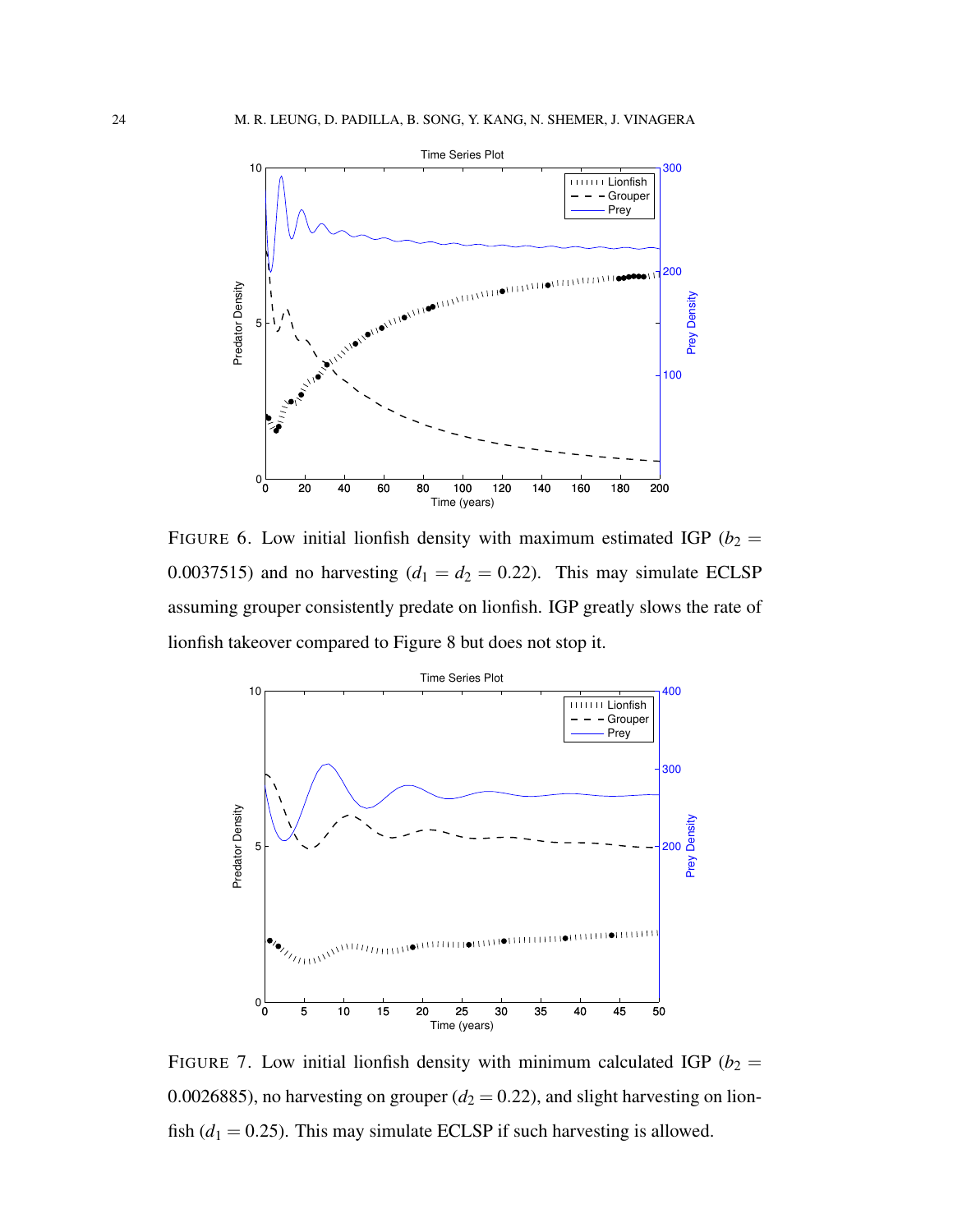

FIGURE 8. Low initial lionfish density with no IGP ( $b_1 = b_2 = 0$ ) and no harvesting  $(d_1 = d_2 = 0.22)$ . This may simulate ECLSP starting at the beginning of the lionfish invasion, assuming grouper never learn to consume lionfish and lionfish are negligible consumers of grouper.

mortality rate  $d_2 = 0.22$ ). This case represents the east coast of the United States, where Nassau grouper fishing became illegal in 1992, but populations have not yet recovered [29].

The first case is illustrated in Figure 9, which shows an extremely rapid lionfish invasion, with groupers dying out after 5 years. The second case in Figure 13 demonstrates that lionfish are still able to surpass groupers, but do not replace them as coexistence will occur.

In these simulations, we assumed no lionfish harvesting, since the species was novel to the regions. This allowed lionfish to rapidly take over the groupers' niche. This supports the theory that grouper overfishing has allowed the lionfish invasion to be so successful.

Even with lionfish harvesting, their growth cannot be fully stopped. In Figure 10, we consider the extremely high lionfish removal rate of  $d_1 = 0.72$  – which would require consistently thorough and effective harvesting – but even this is insufficient to stop lionfish population growth. However, reducing the grouper harvesting rate to  $d_2 = 0.24167$ , allows a threshold lionfish removal rate of  $d_1 = 0.25$  which causes population coexistence, although grouper populations are extremely small (see Figure 11). Figure 12 demonstrates that elevating lionfish removal to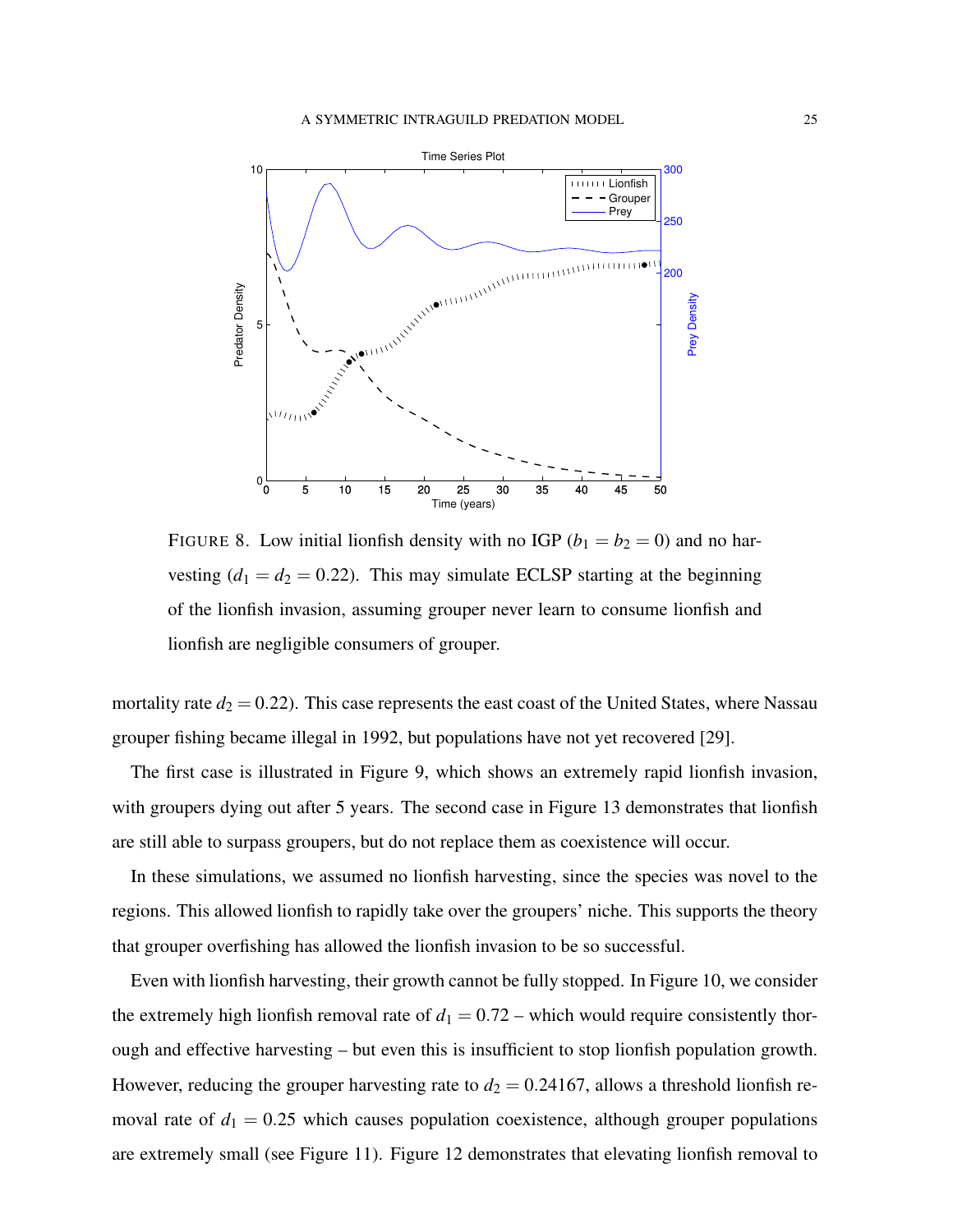

FIGURE 9. Low initial predator density with no harvesting and low predation on lionfish ( $d_1 = 0.22$ ,  $b_2 = .0026885$ ), and moderate fishing on grouper ( $d_2 = 0.6$ ). This may reflect the Bahamas with grouper overfishing. Lionfish invasion and grouper extinction occur rapidly.

 $d_1 = 0.3$  is sufficient for eradication (albeit over a period of centuries), with both grouper and prey populations remaining stable (see 14). This decline would occur more rapidly for increased lionfish harvesting or decreased grouper harvesting.

## 5. Sensitivity analysis

Sensitivity analysis is used to determine the parameters most influential on the outcome of a model. It is useful both to find the parameters that must be estimated most precisely and to determine which parameters should be altered to obtain a desired result.

In our case, we are interested in controlling lionfish populations. This could be accomplished by (1) preventing invasibility of the grouper-prey equilibrium *E*3, (2) reducing the lionfish growth rate  $P_1'$  $L_1'$ , or (3) ensuring the coexistence equilibrium  $E_4$  exists and minimizing its *x* component. As stated in Section 4, the parameters of interest are  $d_1$ ,  $d_2$ ,  $b_1$ , and  $b_2$ . The quantities of interest are the conditions  $X, Y \leq 0$  that guarantee stability of the lionfish–prey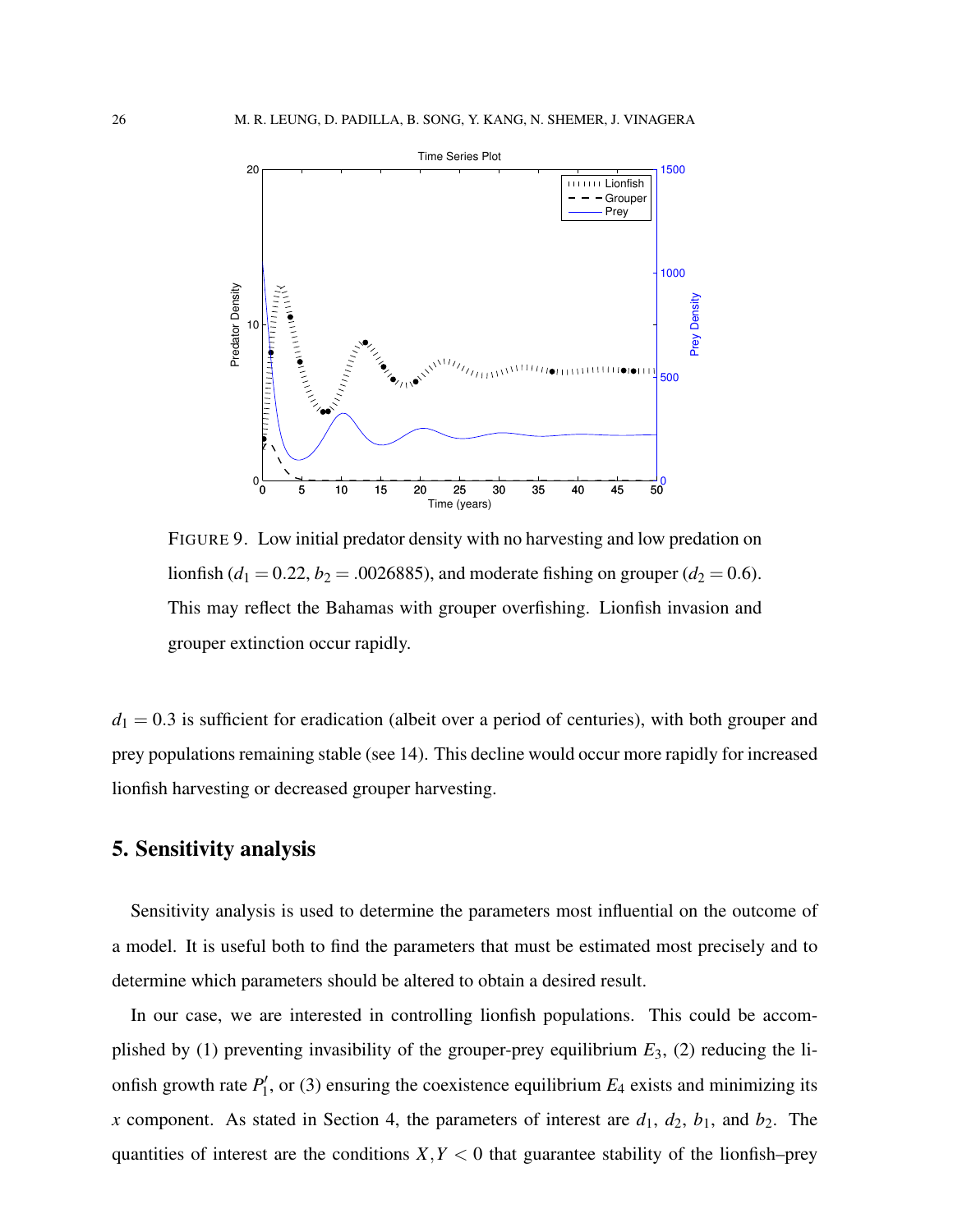

FIGURE 10. Low initial predator density with  $b_2 = 0.0026885$ . This may reflect the Bahamas, where despite high lionfish removal  $(d_1 = 0.72)$ , continued grouper harvesting  $(d_2 = 0.6)$  allows lionfish to be successful. Notice that despite the initial decrease in lionfish population, they are still able to persist as the grouper population declines.

and grouper-prey equilibria respectively (assuming their existence), the coexistence equilibrium values of x and y, and the conditions  $w_1$  and  $w_4$  that guarantee stability of the coexistence equilibrium. These quantities

We determine the sensitivity  $s_{\rho}$  of a quantity Q to a parameter  $\rho$  using the formula

$$
s_{\rho}=\frac{\partial Q}{\partial \rho}.
$$

This represents the reciprocal of the decrease in  $\rho$  required to reduce  $Q$  by 1, e.g. a sensitivity of  $-30$  indicates that  $\rho$  should be increased by  $\frac{1}{30}$  to reduce  $Q$  by 1. However, the importance of an additive change in a small parameter is very different than in a large parameter. Rather than comparing absolute changes, we convert the sensitivities to sensitivity indices or elasticities  $e_p$ , which compare percentage changes of parameters and values:

$$
e_{\rho}=\left|\frac{\rho}{Q}\right|\frac{\partial Q}{\partial \rho}.
$$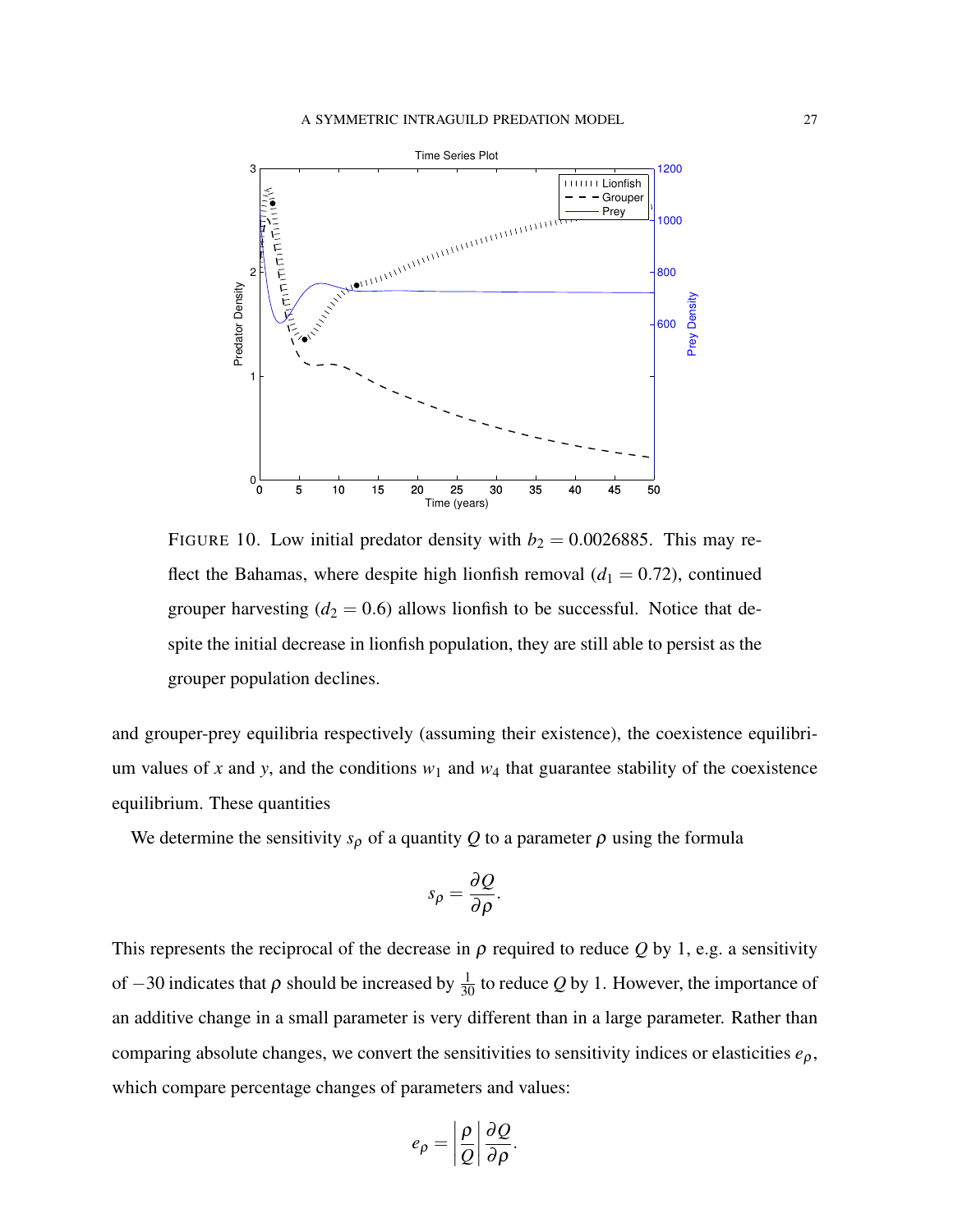

FIGURE 11. Low initial predator density with  $b_2 = 0.0026885$ ,  $d_1 = 0.25$ ,  $d_2 =$ 0.2416. This may reflect the Bahamas, where coexistence is possible with low harvesting of both species.



FIGURE 12. Low initial predator density with  $b_2 = 0.0026885$ ,  $d_1 = 0.3$ ,  $d_2 =$ 0.22. This may reflect the Bahamas, where lionfish may be able to be eradicated if they are harvested much faster than grouper.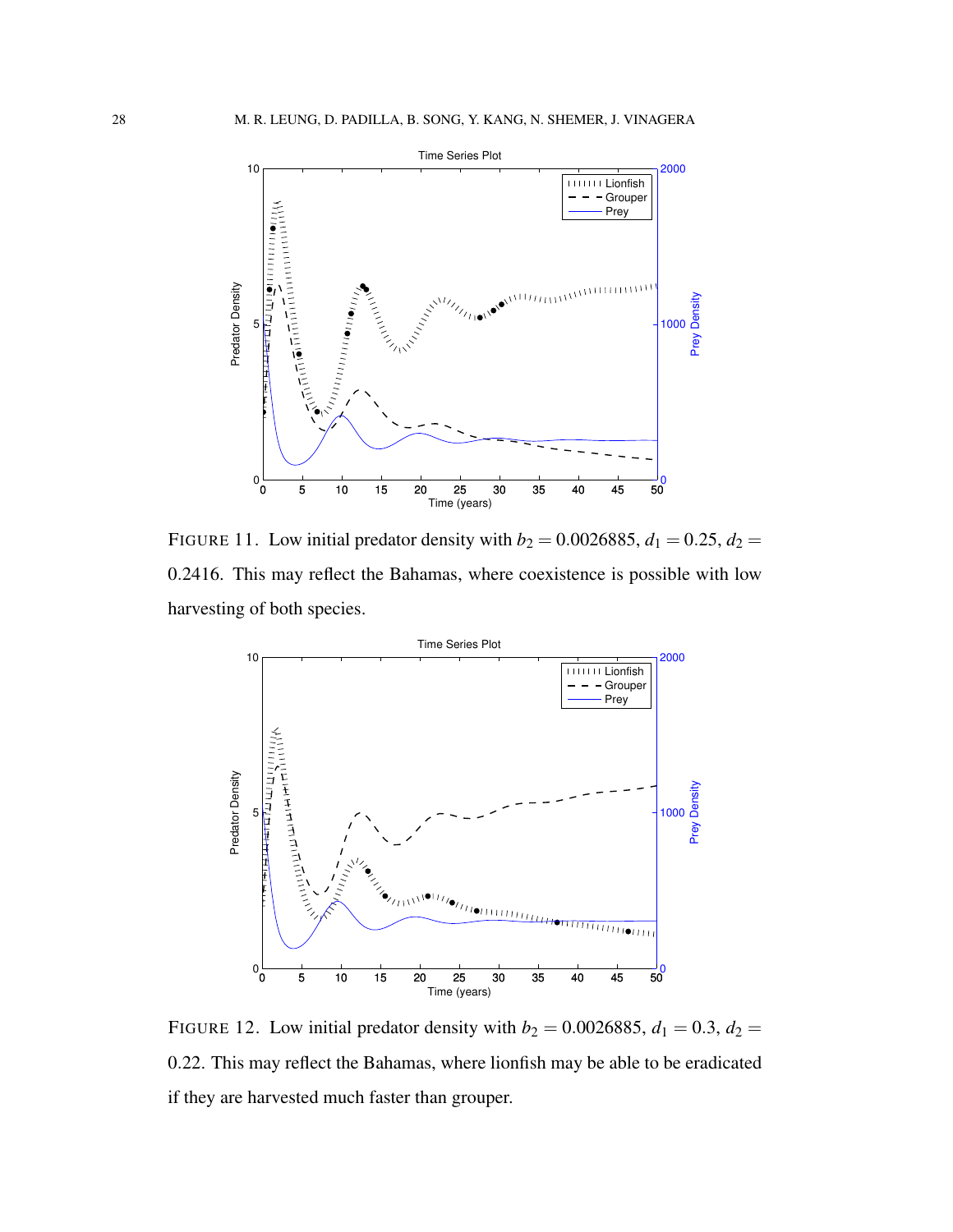

FIGURE 13. Low initial predator density with  $b_2 = 0.0026885$ ,  $d_1 = 0.22$ ,  $d_2 =$ 0.22. This may simulate the eastern coasts of the United States, where, at the initial stages of the invasion, harvesting of Nassau grouper was banned due to overfishing. With no harvesting on grouper, the lionfish can still invade, but coexistence is possible.

We use the absolute value of the scaling factor to maintain the original interpretation of positive and negative sensitivities. In our model, all parameters are positive; however, these parameters cause some quantities of interest to be negative, which would result in their elasticities having meaning opposite to that of the other elasticities. For consistency, we therefore use the magnitude of this factor rather than its signed value.

The resulting elasticities are displayed in Figure 15, with their computed values provided in Appendix **B**. Note that in all cases,  $b_1$  and  $d_2$  have the same sign, which is opposite to the sign shared by  $b_2$  and  $d_1$ . These pairs of parameters are harmful to the grouper and lionfish populations respectively: increasing  $b_1$  increases lionfish consumption of grouper (and thus grouper mortality) and increasing  $d_2$  increases grouper natural mortality, while increasing  $b_2$ increases lionfish consumption of grouper and increasing  $d_1$  increases lionfish natural mortality.

Grouper conservation and lionfish suppression would imply  $Y$  should be large (so  $E_2$  is unstable and grouper are not ecologically replaced),  $X$  should be small (so  $E_3$  is stable and lionfish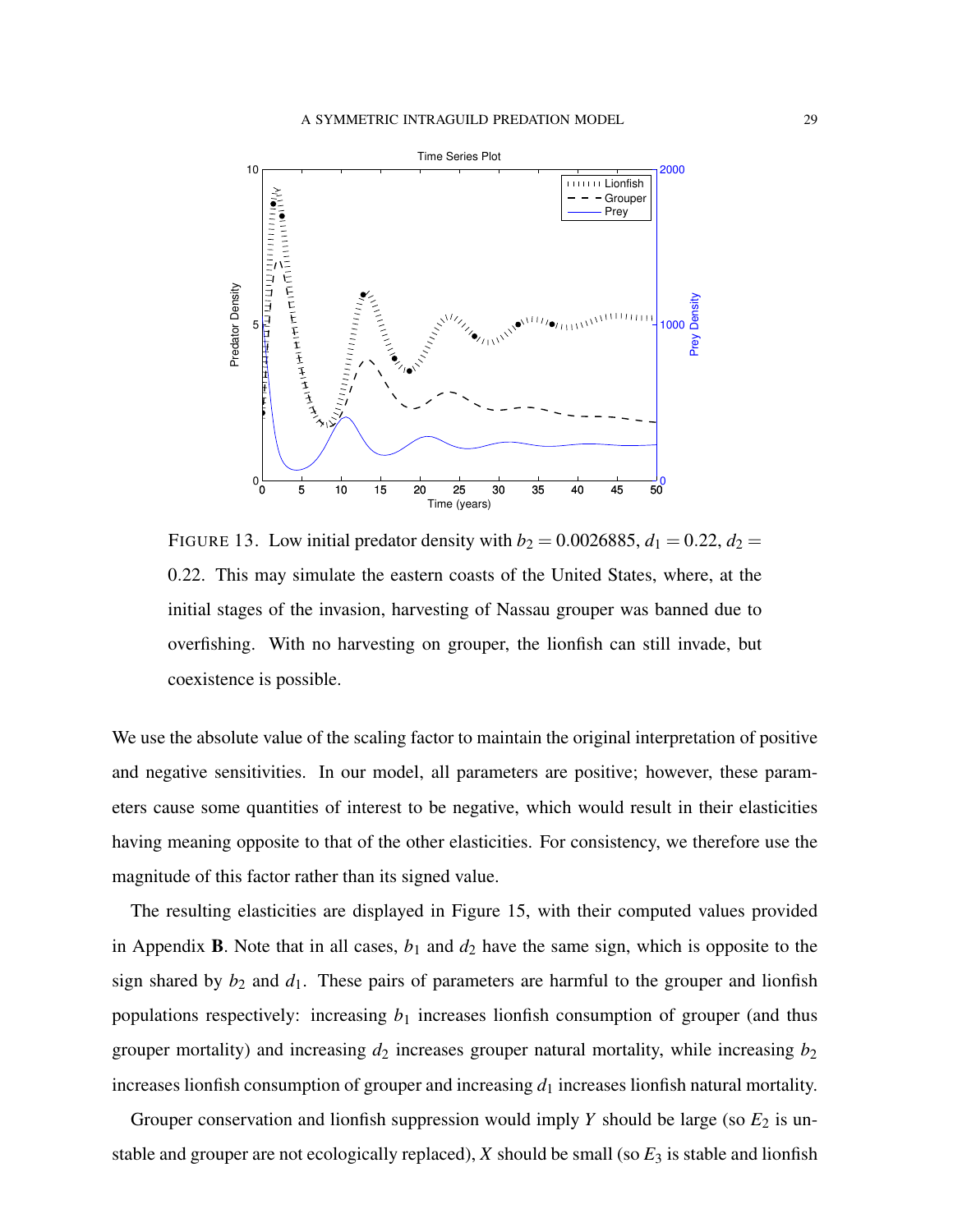

FIGURE 14. Low initial predator density with  $d_1 = 0.22, b_2 = 0.0026885, d_2 = 0.0026885$ 0.3. This reflects the same scenario as in Figure 13 but with slight harvesting on lionfish. This is enough to drive the population to extinction over time.



FIGURE 15. Sensitivity analysis of stability conditions for  $E_2$  and  $E_3$ , the lionfish and grouper components of the coexistence equilibrium, and the stability condition for the coexistence equilibrium.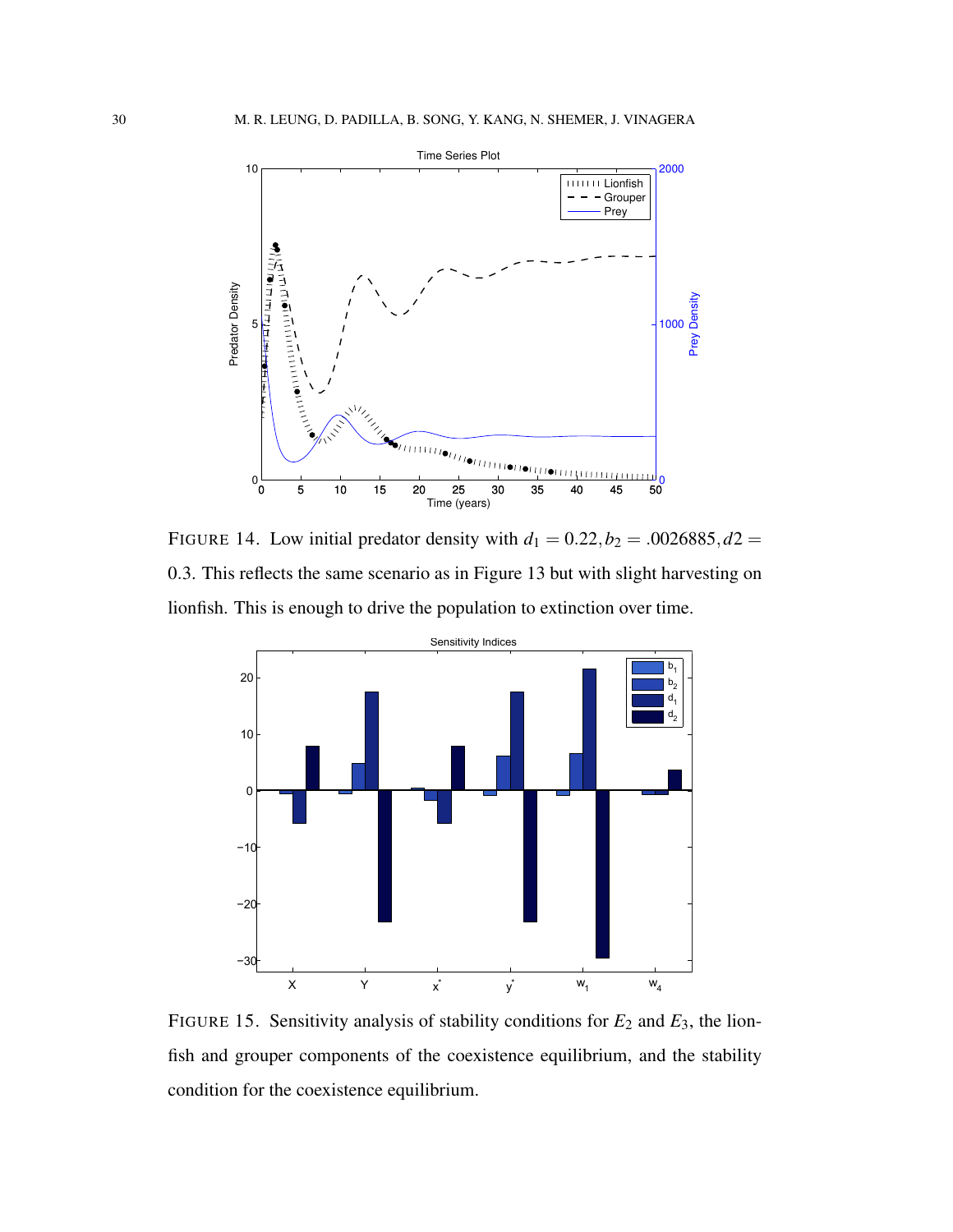are unable to invade),  $x^*$  representing lionfish coexistence density should be minimized,  $y^*$  representing grouper coexistence density should be maximized, and both  $w_1$  and  $w_2$  should be large (to guarantee stability of the coexistence equilibrium). The analysis of *e*<sup>ρ</sup> suggests there is no simple way to adjust the parameters to meet these goals. Rather, conservation efforts may vary depending on the specific scenario.

Our sensitivity analysis can be used to suggest methods for control in a specific region, depending on the current lionfish population. In regions currently without lionfish, our model suggests creating local stability of  $E_3$  by reducing grouper mortality would be sufficient to prevent them from establishing. If lionfish are already established, then this would likely have no effect. Instead, the first objective should be to ensure instability of *E*2, so lionfish do not completely replace grouper. Since complete eradication of lionfish is highly infeasible [4, 22], creating a stable coexistence equilibrium that sustains minimal populations of lionfish will ensure all populations coexist and grouper remain in relatively high density.

Finally, the elasticity analysis indicates that grouper mortality  $(d_2)$  is consistently the most influential parameter among those we examined. Based on this result, we conclude that lionfish suppression programs might better focus on grouper conservation than on lionfish harvest.

#### 6. Discussion

Our analysis of the model showed five biologically-possible equilibria: an unstable trivial equilibrium, a conditionally stable prey equilibrium, and three conditionally existent and conditionally stable equilibria: lionfish–prey, grouper–prey, and coexistence. We observed limit cycles formed from a Hopf bifurcation which implies that populations may never stabilize to fixed values. We explored the dynamics of this system numerically by varying parameters to simulate different existence and stability combinations. We proved some cases to be impossible and located a Hopf bifurcation.

Parameters were obtained from the literature and simulated a variety of cases of harvesting and IGP rates. This showed that grouper can serve as an effective lionfish biocontrol provided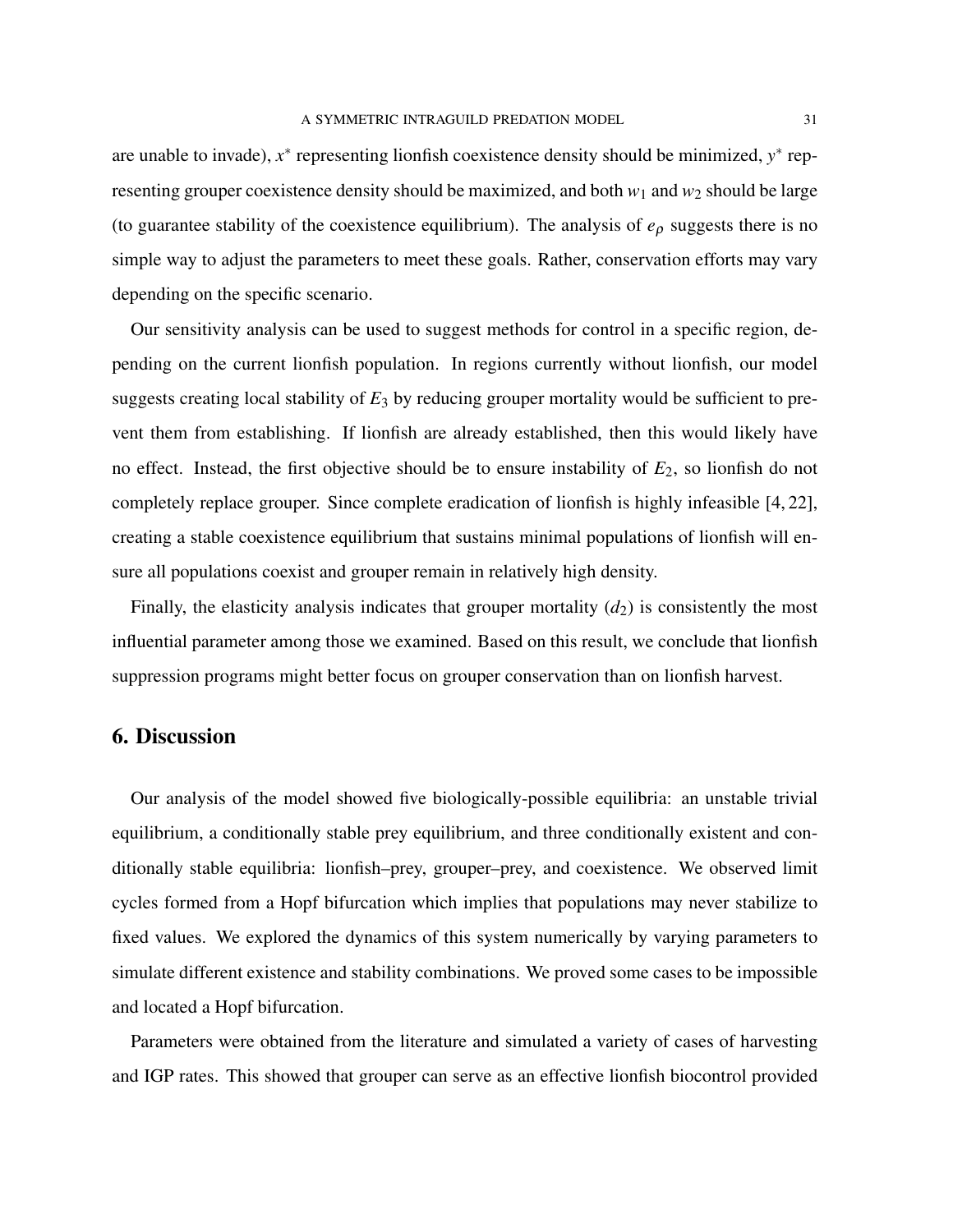their predation rates on lionfish are sufficiently high and they are not subject to excessive harvesting. Our sensitivity analysis showed that grouper mortality is consistently more influential on key quantities in the model than is lionfish mortality.

Grouper conservation may be more effective than harvesting in terms of lionfish control. Their populations should be increased by ending grouper harvest in areas already invaded by lionfish and in areas at risk of invasion. If training grouper to consume lionfish is effective, we recommend doing this to improve the efficiency of grouper's lionfish control. Our model shows harvesting on lionfish can be effective, but since this is only effective as long as harvesting continues, natural biocontrol is a more ideal solution.

Our model does not account for egg and larval dispersal. Since both lionfish and grouper disperse during their egg and larval stages, fecundity of adults living in a small area does not significantly contribute to that area's future breeding population; this is also the lionfish's primary method of colonization [9,15,24]. Simulating the model over a network of spatial patches would permit the study of dispersal dynamics and could thus describe the species population dynamics more realistically. Implementation of varying control strategies in each patch would allow the level of regional coordination to be determined.

Future research on this model could also include a more detailed bifurcation analysis and optimal control to determine the most effective conservation strategies. The model could be improved by including age structure, as IGP generally occurs when adults of one species prey on juveniles of another [30]. Cannibalism on young lionfish by adults could be included in an age-structured model.

## 7. Conclusion

The Indo-Pacific lionfish was introduced into the western Atlantic where it is devastating native ecosystems. Lack of predation – due both to overfishing of native species and their unfamiliarity with lionfish – and abundance of prey – due to the prey's unfamiliarity with lionfish – have allowed the lionfish to flourish in its invaded habitat, to the detriment of native predators and prey. Native grouper and lionfish likely compete for the same prey species and consume each other's young.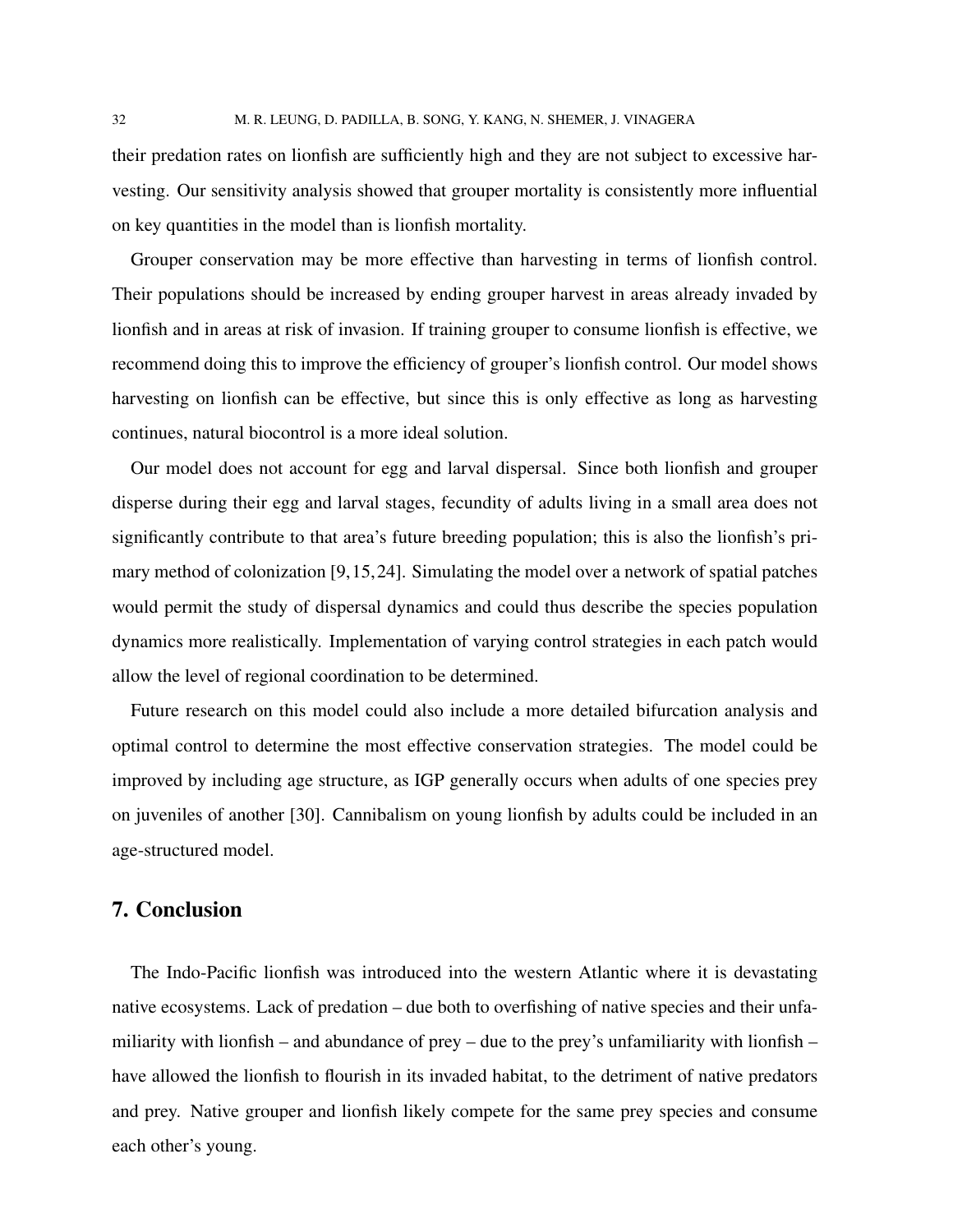In this paper, we developed a symmetric IGP model of lionfish, grouper, and prey. Depending on parameter values, the model predicts extinction of lionfish and/or groupers, or coexistence of both species, with possible stable population oscillations. Our sensitivity analysis demonstrates that, in our model, control of lionfish is best achieved through conserving grouper and allowing them to serve as a natural biocontrol, rather than targeting lionfish directly.

#### Conflict of Interests

The authors declare that there is no conflict of interests.

#### Acknowledgements

This research was conducted in the Mathematical and Theoretical Biology Institute (MTBI) at the Mathematical, Computational and Modeling Sciences Center (MCMSC). It was partially supported by grants from the National Science Foundation (NSF – Grant DMPS-0838705), the National Security Agency (NSA – Grant H98230-11-1-0211), the Alfred P. Sloan Foundation and the Office of the Provost of Arizona State University. We are grateful to Dr. Hui Cao for her assistance with the existence and stability conditions for the coexistence equilibrium.

#### **REFERENCES**

- [1] D. W. Ahrenholz and J. A. Morris. Larval duration of the lionfish, *Pterois volitans* along the Bahamian Archipelago. *Environmental Biology of Fishes*, pages 1–5, 2010.
- [2] M. A. Albins and M. A. Hixon. Worst case scenario: potential long-term effects of invasive predatory lionfish (*Pterois volitans*) on Atlantic and Caribbean coral-reef communities. *Environmental Biology of Fishes*, pages 1–7, 2011.
- [3] Bahamas Reef Environment Educational Foundation. The Nassau grouper: a keystone Bahamian species. http://www.breef.org/Portals/0/Nassau%20Grouper%20notes.pdf.
- [4] A. B. Barbour, M. S. Allen, T. K. Frazer, and K. D. Sherman. Evaluating the potential efficacy of invasive lionfish (*Pterois volitans*) removals. *PloS ONE*, 6(5):e19666, 2011.
- [5] M. L. Baskett. Prey size refugia and trophic cascades in marine reserves. *Marine Ecology Progress Series*, 328:285–293, 2006.
- [6] G. Bernadsky and D. Goulet. A natural predator of the lionfish, *Pterois miles*. *Copeia*, 1991(1):230–231, 1991.
- [7] D. S. Cerino. Bioenergetics and trophic impacts of invasive Indo-Pacific lionfish. M.Sc. in Biology, East Carolina University, Greenville, NC, 2010.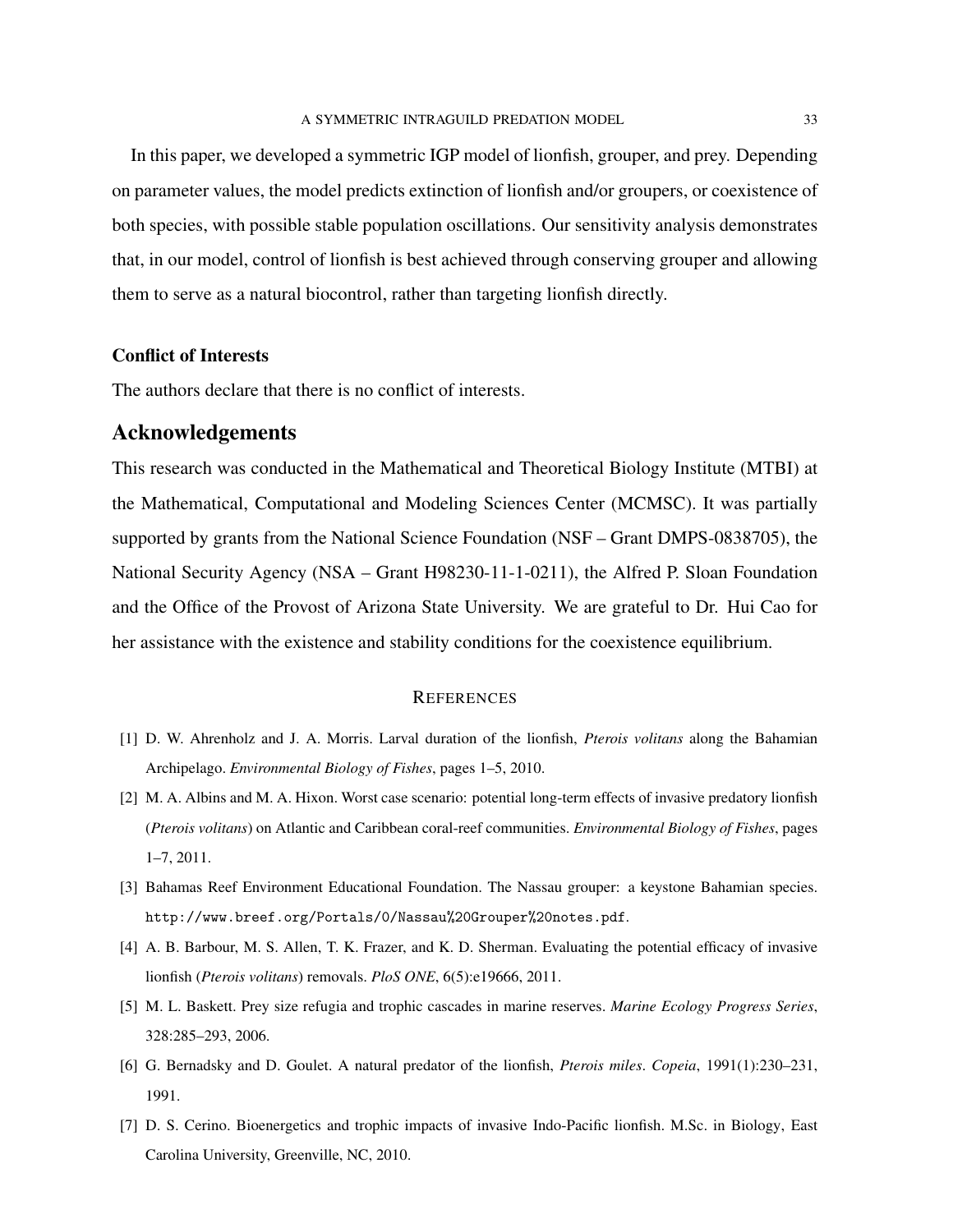- [8] I. M. Côté and A. Maljković. Predation rates of Indo-Pacific lionfish on Bahamian coral reefs. *Marine Ecology Progress Series*, 404:219–225, 2010.
- [9] R. K. Cowen, C. B. Paris, and A. Srinivasan. Scaling of connectivity in marine populations. *Science*, 311(5760):522–527, 2006.
- [10] L. Fishelson. Ethology and reproduction of pteroid fishes found in the Gulf of Aqaba (Red Sea), especially *Dendrochirus brachypterus* (Cuvier), (Pteroidae, Teleostei). *Publications of the Station of Zoology, Napoli*, 39 (Suppl.):635–656, 1975.
- [11] L. Fishelson. Experiments and observations on food consumption, growth and starvation in *Dendrochirus brachypterus* and *Pterois volitans* (Pteroinae, Scorpaenidae). *Environmental Biology of Fishes*, 50(4):391– 403, 1997.
- [12] J. R. Grubich, M. W. Westneat, and C. L. McCord. Diversity of lionfishes (Pisces: Scorpaenidae) among remote coral reefs of the Palau Archipelago. *Coral Reefs*, 28(3):807–807, 2009.
- [13] R. M. Hamner, D. W. Freshwater, and P. E. Whitfield. Mitochondrial cytochrome *b* analysis reveals two invasive lionfish species with strong founder effects in the western Atlantic. *Journal of Fish Biology*, 71 (Supplement B):214–222, 2007.
- [14] R. D. Holt and G. A. Polis. A theoretical framework for intraguild predation. *The American Naturalist*, 149(4):745–764, 1997.
- [15] M. W. Johnston and S. J. Purkis. Spatial analysis of the invasion of lionfish in the western Atlantic and Caribbean. *Marine Pollution Bulletin*, 2011.
- [16] Z. R. Jud, C. A. Layman, J. A. Lee, and D. A. Arrington. Recent invasion of a Florida (USA) estuarine system by lionfish *Pterois volitans / P. miles*. *Aquatic Biology*, 13:21–26, 2011.
- [17] J. B. Kellner, S. Y. Litvin, A. Hastings, F. Micheli, and P. J. Mumby. Disentangling trophic interactions inside a Caribbean marine reserve. *Ecological Applications*, 20(7):1979–1992, 2010.
- [18] M. E. Kimball, J. M. Miller, P. E. Whitfield, and J. A. Hare. Thermal tolerance and potential distribution of invasive lionfish(*Pterois volitans/miles* complex) on the east coast of the United States. *Marine Ecology Progress Series*, 283:269–278, 2004.
- [19] A. Maljkovic, T. E. Van Leeuwen, and S. N. Cove. Predation on the invasive red lionfish, ´ *Pterois volitans* (Pisces: Scorpaenidae), by native groupers in the Bahamas. *Coral Reefs*, 27(3):501–501, 2008.
- [20] J. A. Morris. *Dissertation*. Ph.D. in Zoology, North Carolina State University, Raleigh, NC, 2009.
- [21] J. A. Morris and J. L. Akins. Feeding ecology of invasive lionfish (*Pterois volitans*) in the Bahamian archipelago. *Environmental Biology of Fishes*, 86(3):389–398, 2009.
- [22] J. A. Morris, K. W. Shertzer, and J. A. Rice. A stage-based matrix population model of invasive lionfish with implications for control. *Biological Invasions*, 13:1–6, 2011.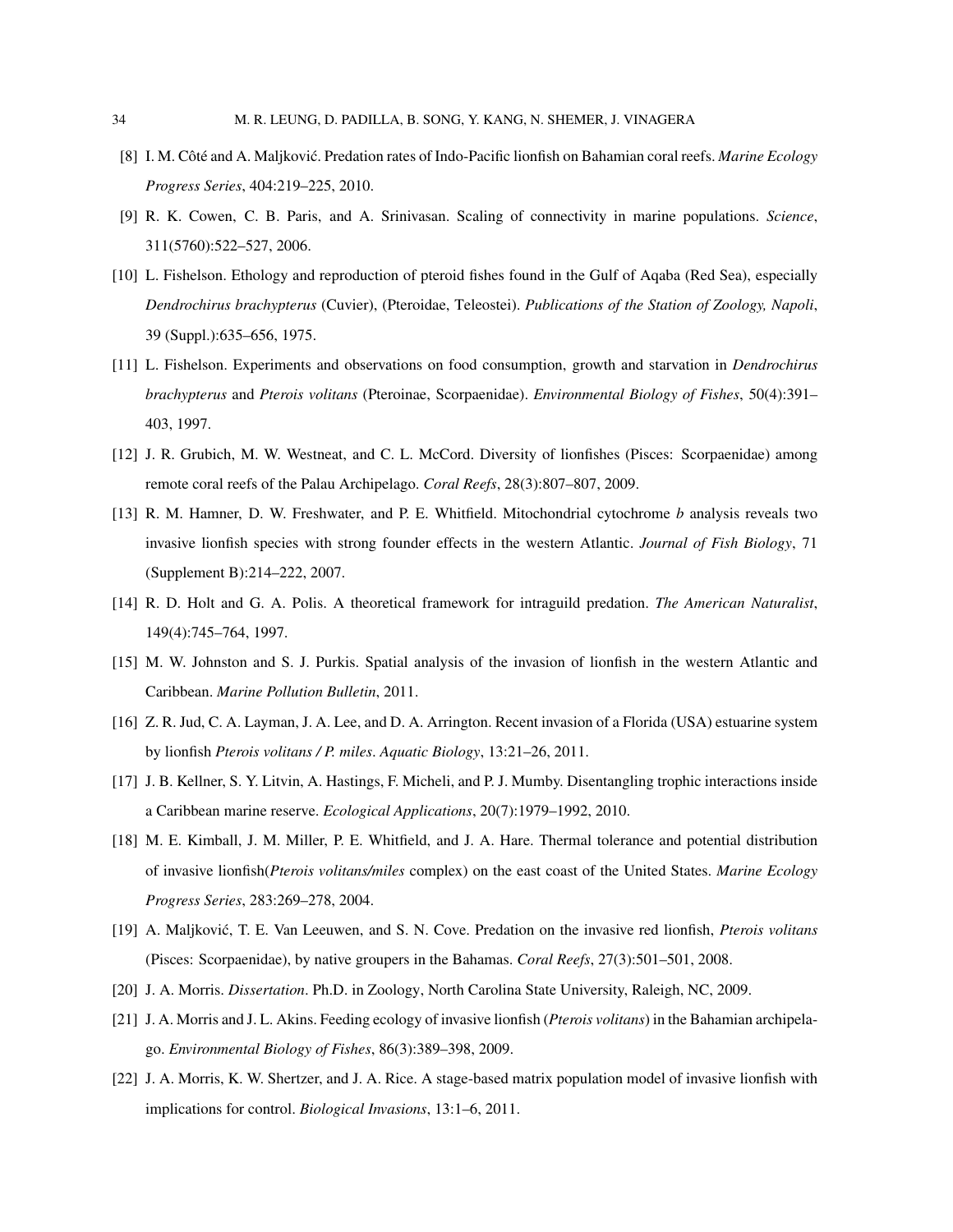- [23] J. A. Morris, C. V. Sullivan, and J. J. Govoni. Oogenesis and spawn formation in the invasive lionfish, *Pterois miles* and *Pterois volitans*. *Scientia Marina*, 75(1):147–154, 2011.
- [24] J. A. Morris and P. E. Whitfield. Biology, ecology, control and management of the invasive Indo-Pacific lionfish: an updated integrated assessment. 2009. NOAA Technical Memorandum NOS NCCOS 99. 57 pp.
- [25] J. T. Moyer and M. J. Zaiser. Social organization and spawning behavior of the pteroine fish *Dendrochirus zebra* at Miyake-jima, Japan. *Japanese Journal of Ichthyology*, 28:52–69, 1981.
- [26] P. J. Mumby, C. P. Dahlgren, A. R. Harborne, C. V. Kappel, F. Micheli, D. R. Brumbaugh, K. E. Holmes, J. M. Mendes, K. Broad, J. N. Sanchirico, et al. Fishing, trophic cascades, and the process of grazing on coral reefs. *Science*, 311(5757):98–101, 2006.
- [27] P. J. Mumby, A. R. Harborne, and D. R. Brumbaugh. Grouper as a natural biocontrol of invasive lionfish. *PLoS ONE*, 6(6):e21510, 2011.
- [28] R. C. Muñoz, C. A. Currin, and P. E. Whitfield. Diet of invasive lionfish on hard bottom reefs of the Southeast USA: insights from stomach. *Marine Ecology Progress Series*, 432:181–193, 2011.
- [29] National Marine Fisheries Service. Fishwatch Nassau grouper (*Epinephelus striatus*). http://www.nmfs. noaa.gov/fishwatch/species/nassau\_grouper.htm, 2011.
- [30] G. A. Polis, C. A. Myers, and R. D. Holt. The ecology and evolution of intraguild predation: potential competitors that eat each other. *Annual Review of Ecology and Systematics*, 20:297–330, 1989.
- [31] W. Raymond, M. Hixon, M. Albins, T. Pusack, and K. Ingeman. Interactions between invasive lionfish and native Nassau grouper. In *Oregon State University Howard Hughes Medical Institute Symposium*, 2010.
- [32] R. Ruiz-Carus, R. E. Matheson Jr., D. E. Roberts Jr., and P. E. Whitfield. The western Pacific red lionfish, *Pterois volitans*(Scorpaenidae), in Florida: Evidence for reproduction and parasitism in the first exotic marine fish established in state waters. *Biological Conservation*, 128(3):384–390, 2006.
- [33] Y. Sadovy and A. M. Eklund. Synopsis of biological data on the Nassau grouper, *Epinephelus striatus* (Bloch, 1792), and the jewfish, *E. itajara* (Lichenstein, 1822). 1999. NOAA-NMFS Technical Report 146. 65 pp.
- [34] E. T. Schultz. *Pterois volitans* and *Pterois miles*: Two valid species. *Copeia*, 1986(3):686–690, 1986.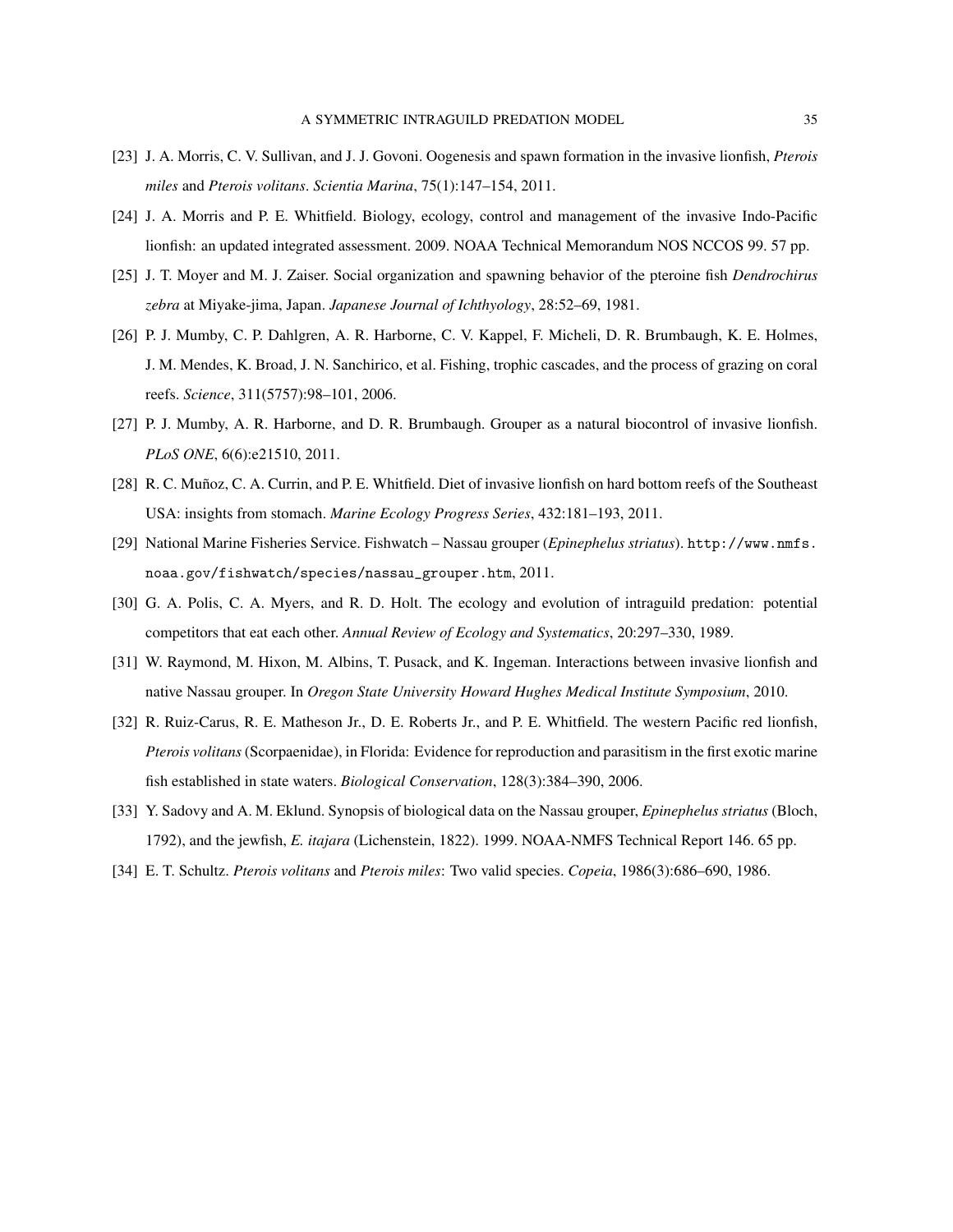# Appendices

## A. Parameter Estimation

Many parameters depend implicitly on the sizes of the individuals in each class. It is therefore useful to calculate the median sizes of lionfish, grouper, and their prey.

Morris (2009) [20] determined the average ( $\pm$  SE) total length of lionfish to be 217 $\pm$ 7 mm. Using the total length-weight (mm-g) conversion formula provided by Cerino for 782 lionfish from North Carolina and the Bahamas [7] ( $W = .000002285TL^{3.335}$ ), these lionfish are 126.9 to 157.4g (median 141.6g). At this size, all males and nearly all females are sexually mature [20].

Grouper size was obtained from the median reported length for Nassau grouper, i.e. 512mm standard length [33]. Using the SL-weight regression for the Bahamas ( $W = 0.0000214SL^{3.03}$ ) yields a weight of 3463.4g [33].

Mean  $\pm$  SE TL of prey in 2004 vs. 2006 was  $44.2 \pm 1.7$  mm, (sample size = 122) vs.  $43.9 \pm 1.5$  mm, (sample size = 94) [28]. Thus, the low TL is 42.4mm, the high TL is 45.9mm, and the weighted average is 44.1cm. Using the length-weight regression (g-cm) for prey ( $W =$ 0.015*L* <sup>2</sup>.998) [8], the weights range from 1.15g to 1.4g, with a median of 1.28g. This is similar to average lionfish prey size estimates by Côté  $(2010)$  of 4cm and 1g [8].

A1. Predation rates on prey  $(a_1, a_2)$ . We estimate  $a_2$  to be between the piscivore predation rate of 0.01 [5] and 0.045 (median 0.023), the grouper predation rate on non-snapper and nonparrotfish prey given by Kellner [17]. Since lionfish have 2.4 times the negative effect on reef fish as do native groupers [2], we assume their consumption to be higher than grouper consumption. Therefore, we estimate a range of 0.02 to 0.05 (median 0.035) for *a*1.

For purposes of simulation, we fix both values at their maximum, since Kellner's estimate is specific to grouper and is therefore likely to be more accurate.

A2. Intraguild predation rates  $(b_1, b_2)$ . Assume that grouper consumption of lionfish compared to other prey (i.e.  $b_2/a_2$ ) is proportional to their biomass density compared to that of other prey. We follow Cerino [7] and consider the estimated fish densities in the Bahamas of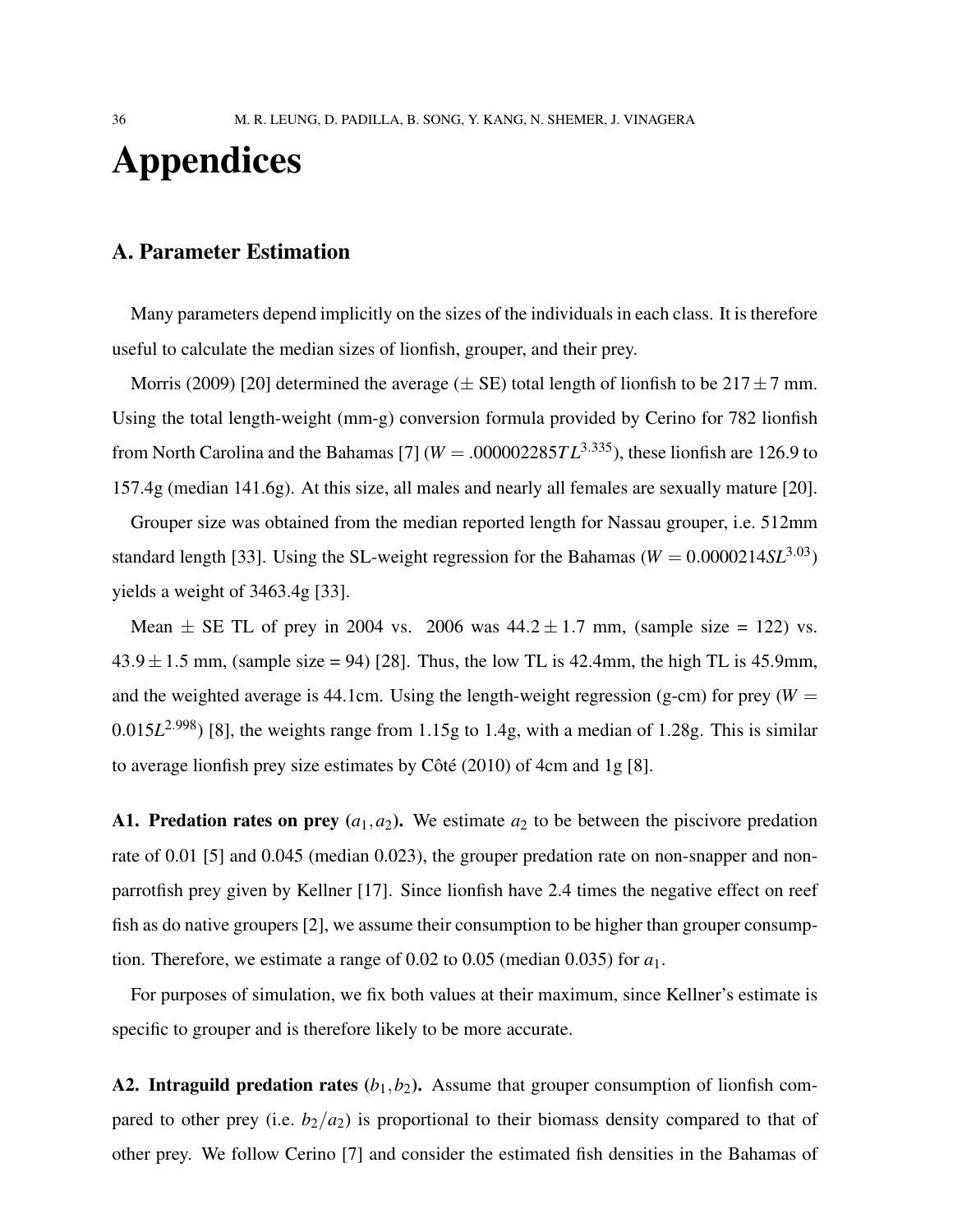742 kg/ha of prey fish and 393 lionfish/ha, which is 49.8717 kg/ha to 61.8582 kg/ha, with a median of 55.6488 kg/ha. Multiplying the resulting lionfish–prey ratio by our low, high, and median estimates for  $a_2$ , this gives a low estimate for  $b_2$  of 0.0026885, a high of 0.0037515, and a median of 0.0031874.

Some data exists on lionfish consumption rates on grouper. Munoz examined 183 stomachs containing 826 prey fish and found Serranidae comprised 6.3% of total number of prey consumed [28]. Morris [20] examined 1069 stomachs containing 1,876 prey items; 15 stomachs contained serranids. They comprised 4.3% of lionfish diet by volume and 1.5% by percent number. We thus estimate that grouper constitute between 1.5% and 6.3% (mean 3.9%) of the consumption rate of lionfish on prey. This gives a low estimate for  $b_1$  of 0.0003, a high estimate of 0.00315, and a median of 0.000897. For simulation, we assume the median, i.e.  $b_1 = 0.000897.$ 

A3. Biomass conversion efficiency  $(c_1, c_2)$ . The grouper reproductive efficiency is assumed to be  $c_2 = 0.0175$  [5, 17]. Lionfish grow more rapidly than native grouper [2], so we assume them to be slightly more efficient consumers and fecundate more rapidly. Thus, we set  $c_1 = 0.02$ .

A4. Removal rate  $(d_1, d_2)$ . Assuming no harvesting, removal of grouper is due solely to natural mortality. We estimate  $d_2 = 0.22$  [17]. If harvesting occurs, we consider additional mortality rates of up to 0.5 [17]. This yields a range of 0.22–0.72 for this parameter.

Barbour (2011) used a range of 0.2–0.5 for adult lionfish natural mortality [4]. However, since the low end of this range is very similar to the value used by Kellner, we assume lionfish and grouper have the same natural mortality, i.e. the low values for  $d_1$  and  $d_2$  are both 0.22.

A5. Mass scaling factor  $(m_1, m_2)$ . The mass scaling factors convert biomass of consumed lionfish and grouper into equivalent biomass of prey. We use our low, median, and high estimates for lionfish, grouper, and prey sizes in the following calculations. In simulation, we assume the median values.

Assuming lionfish consume grouper that are 1/4 to 1/2 of their size (median 3/8), then these prey have TL from 52.5 to 112 (median 81.375). Converting this into SL with the averaged TL– SL ratio formulas for Cuba, Jamaica, and the Bahamas ( $TL = 2.68333 + 1.11SL$ ) yields values